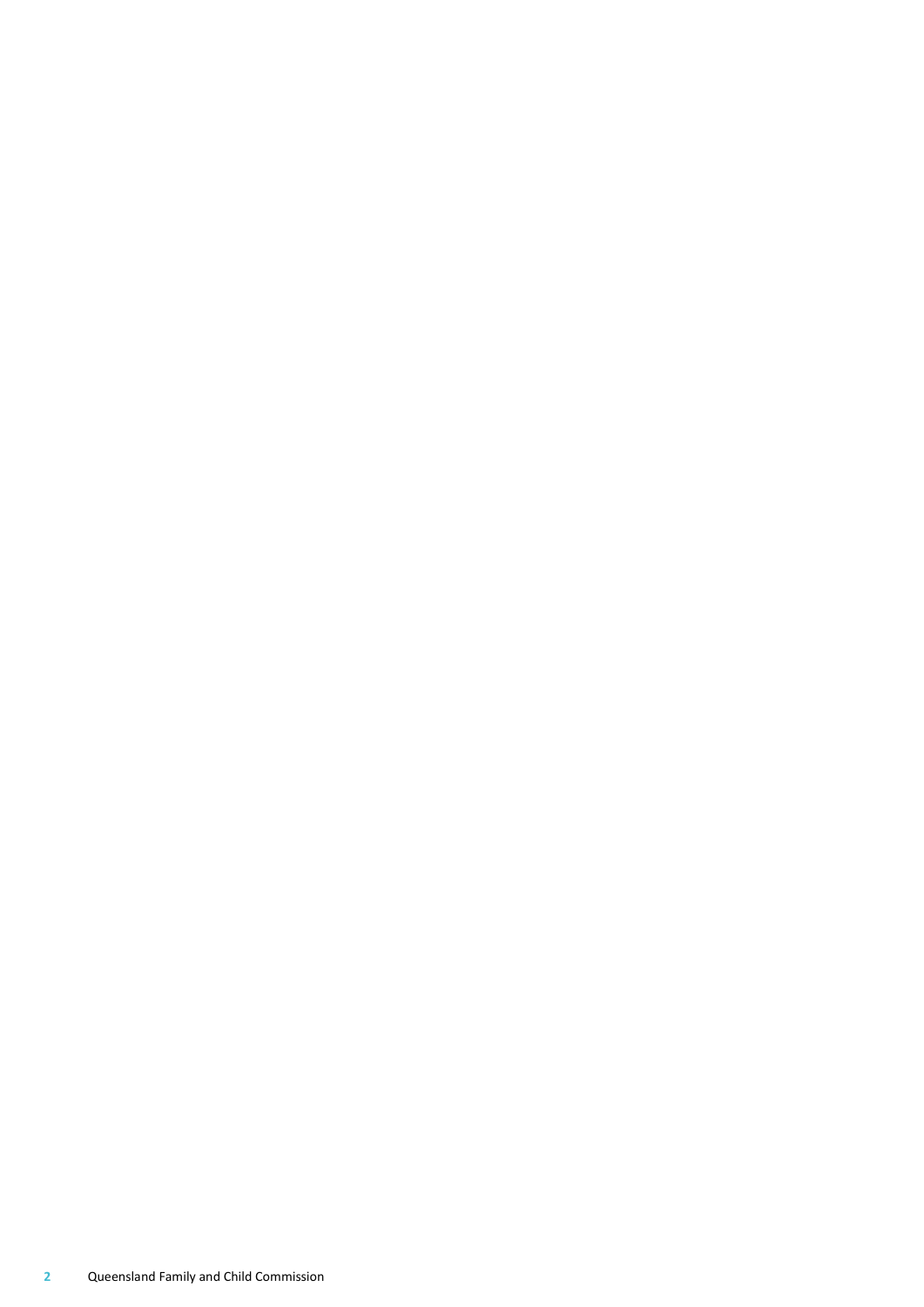## **Contents**

| 5.1 Inclusions within the other non-intentional injury-related death category23 |  |
|---------------------------------------------------------------------------------|--|
|                                                                                 |  |
|                                                                                 |  |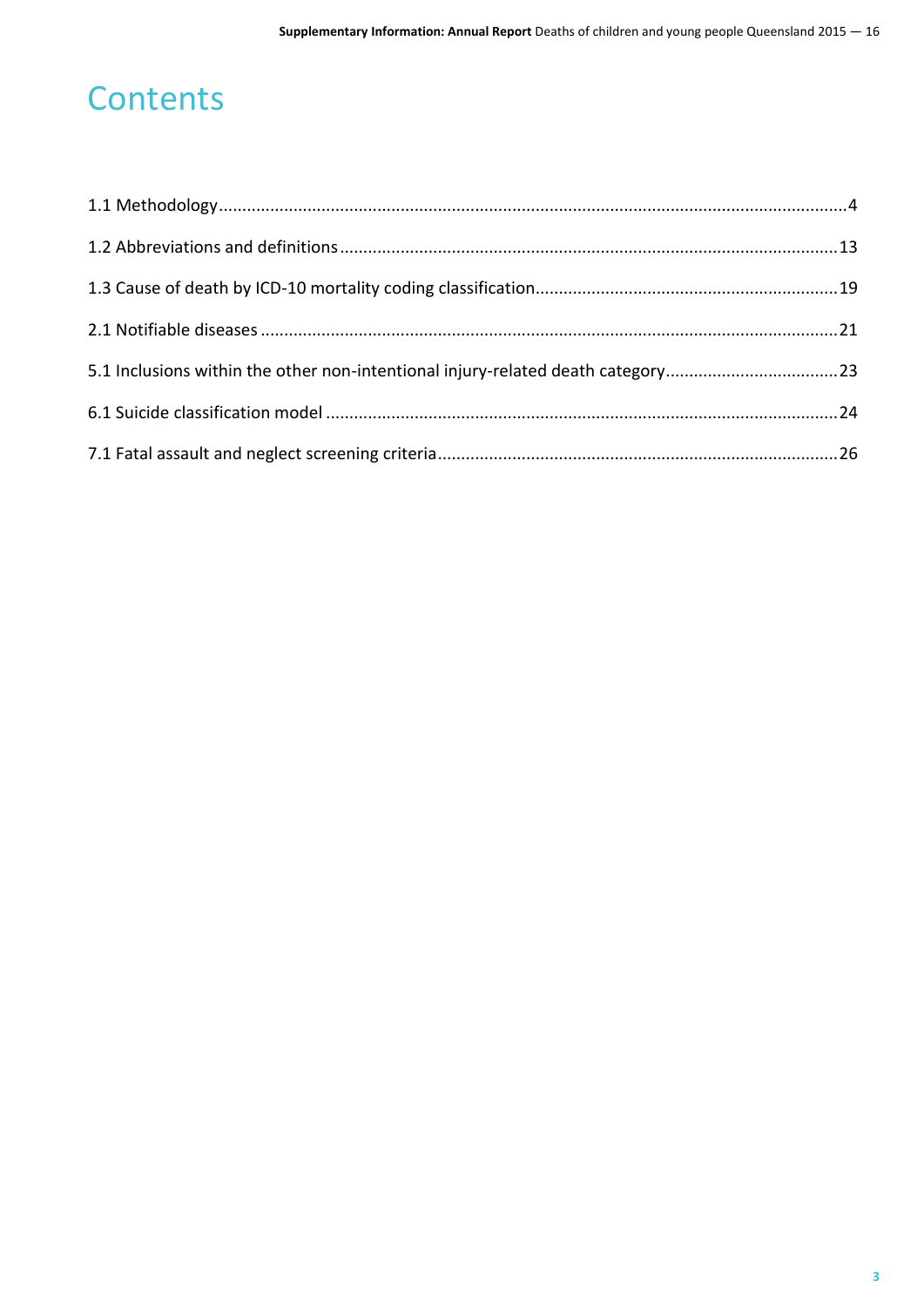## <span id="page-3-0"></span>1.1 Methodology

This supplementary information provides an overview of the methodology employed in the production of the *Annual Report: Deaths of children and young people, Queensland, 2015 — 16*. It also explains the process of maintaining the Queensland Child Death Register and the methods used for the analysis of trends and patterns in the data.

## Queensland Child Death Register

Under Part 3 (sections 25–29) of the *Family and Child Commission Act 2014*, the QFCC has the responsibility to maintain a register of all deaths of children and young people under the age of 18 years that are registered in Queensland. The information in the register is required to be classified according to cause of death, demographic information and other relevant factors. The Queensland Child Death Register contains information in relation to all child deaths registered in Queensland from 1 January 2004. *The Family and Child Commission Act 2014* also outlines functions of the QFCC to help reduce the likelihood of child deaths, including to conduct research, make recommendations about laws, policies, practices and services and provide access to data contained in the Queensland Child Death Register to persons undertaking research to help reduce the likelihood of child deaths. Under the *Family and Child Commission Act 2014*, the Principal Commissioner must prepare an annual report in relation to child deaths in Queensland.

To support the establishment and maintenance of the register, the Registry of Births, Deaths and Marriages and the Office of the State Coroner both advise the Commissioner of a child's death and provide available relevant particulars.

#### **Data comparability and accuracy**

The *Annual Report: Deaths of children and young people in Queensland, 2015 — 16* brings together information from a number of key sources and presents it in a way that facilitates consideration and interpretation of the risk factors associated with the deaths of children and young people in Queensland. The report also allows comparisons to be made between different population subgroups, such as Aboriginal and Torres Strait Islander children and children known to the child protection system.

Caution must be exercised; however, when making comparisons and interpreting rates due to the small number of deaths analysed. An increase or decrease of one or two deaths across the course of a year may have a significant impact on the rates when small numbers are involved.

As the register relies on administrative data sources, a small margin of error is possible. There are no mechanisms available to formally verify the complete accuracy of the datasets provided to the QFCC.

## **Registry of Births, Deaths and Marriages**

The information contained in the Queensland Child Death Register is based on death registration data from the Queensland Registry of Births, Deaths and Marriages. The *Births, Deaths and Marriages Registration Act 2003*  provides that the Registrar must give notice of the registration of all child deaths to the Commissioner.<sup>1</sup> The data provided includes:

- death registration number
- child's name
- child's date and place of birth
- child's usual place of residence
- child's age
- child's sex

 $\overline{a}$ 

child's occupation, if any

**4** Queensland Family and Child Commission

 $^1$  Section 48A (details of stillborn children are not included in the information given to the QFCC).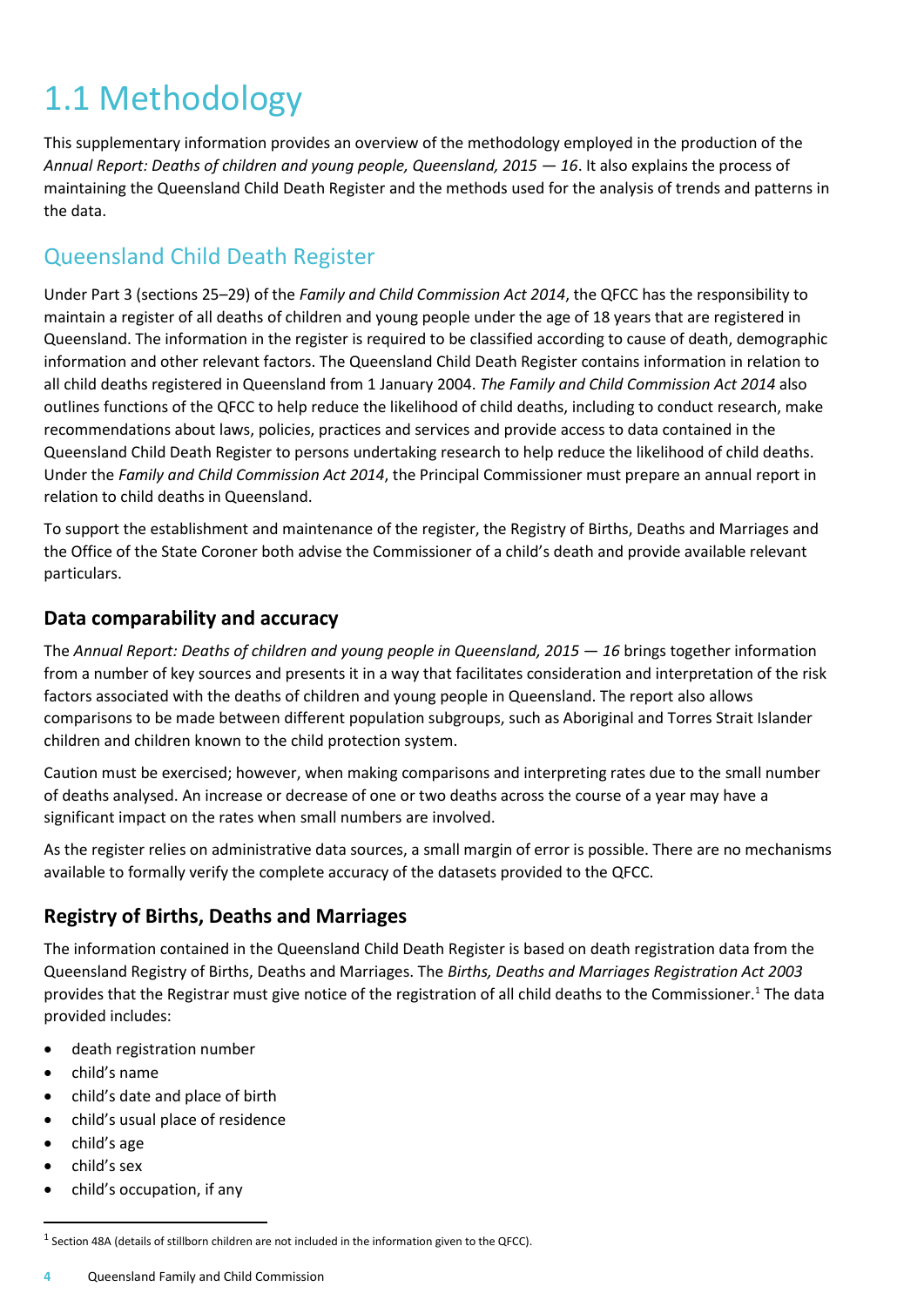- child's Aboriginal or Torres Strait Islander status
- duration of the last illness, if any, had by the child
- date and place of death
- cause of death
- $\bullet$  mode of dving.<sup>2</sup>

To the extent practicable, this information is provided within 30 days after the death is registered. Where the death is a natural death (that is, due to diseases or morbid conditions), and a Cause of Death Certificate is issued by a medical practitioner, only death registration data is available for analysis. In coronial cases, additional information on the death is available.

#### **Office of the State Coroner**

In cases of reportable child deaths, coronial information is also available. Section 8 of the *Coroners Act 2003* defines a reportable death as a death where the:

- identity of the person is unknown
- death was violent or unnatural
- death occurred in suspicious circumstances
- death was health-care-related
- Cause of Death Certificate was not issued, or is not likely to be issued
- death occurred in care
- death occurred in custody, or
- death occurred in the course of, or as a result of, police operations.

A death in care occurs when the person who has died:

- had a disability (as defined under the *Disability Services Act 2006*) and was living in a residential service provided by a government or non-government service provider or hostel
- had a disability, such as an intellectual disability, or an acquired brain injury or a psychiatric disability; and lived in a private hostel (not an aged-care hostel)
- was being detained in, taken to or undergoing treatment in a mental health service
- was a child in foster care or under the guardianship of the Department of Communities, Child Safety and Disability Services (DCCSDS). 3

A death in custody is defined as a death of someone in custody (including someone in detention under the *Youth Justice Act 1992*), escaping from custody or trying to avoid custody.<sup>4</sup>

To help the QFCC fulfil its child death review functions, the *Coroners Act 2003* imposed an obligation on the State Coroner to notify the Principal Commissioner of all reportable child deaths. The information provided by the State Coroner includes:

- the Police Report of Death to a Coroner (Form 1), which includes a narrative giving a summary of the circumstances surrounding the death
- autopsy and toxicology reports
- the coroner's findings and comments.<sup>5</sup>

**.** 

<sup>2</sup> Section 48B of the *Births, Deaths and Marriages Act 2003* enables the Registrar to enter into an arrangement with QFCC to provide additional data. Aboriginal and Torres Strait Islander status, date of birth and mode of dying are provided by administrative arrangement only.

<sup>3</sup> Section 9 of the *Coroners Act 2003*.

<sup>4</sup> Section 10 of the *Coroners Act 2003*.

<sup>&</sup>lt;sup>5</sup> Section 45 of the *Coroners Act 2003* provides that the Coroner must give written copies of his/her findings relating to child deaths to the Principal Commissioner. Coroner's findings are the findings of coronial investigations and should confirm the identity of the person, how, when and where the person died, and what caused the death. Section 46 provides that, in the case of a child death, the Coroner must give written copies of his/her comments to the Commissioner. Coroner's comments may arise from an inquest that relates to public health or safety, or relates to the administration of justice or ways to prevent future deaths.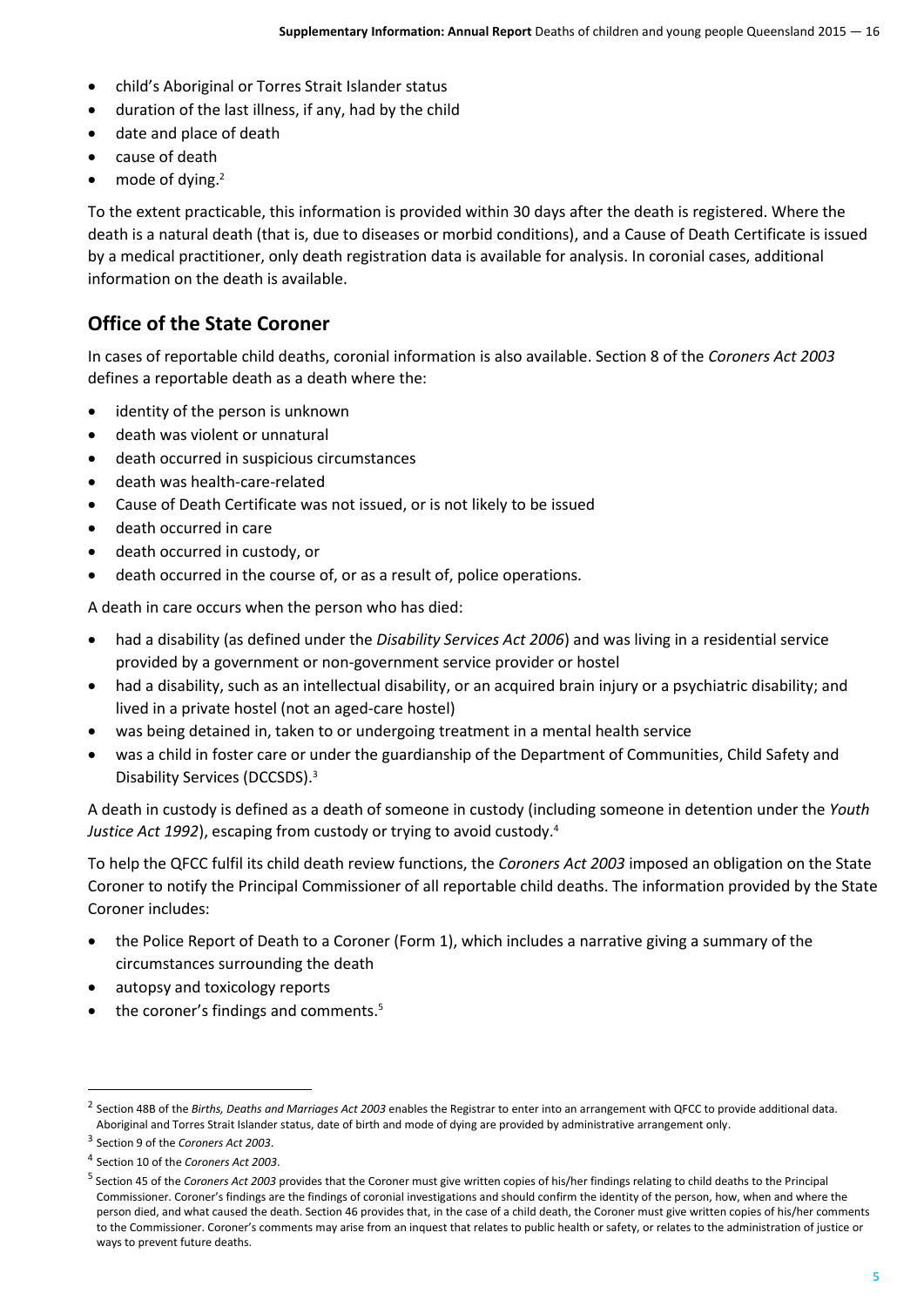For the major categories of reportable deaths, which include deaths from external causes and sudden unexpected death in infancy (SUDI), coronial information is reviewed with a view to identifying key risk factors.

Of the 390 deaths of children and young people registered in 2015 — 16, 34% were reportable under the *Coroners Act 2003* (132 deaths). At the time of reporting, coronial findings had been finalised for 33% (44 deaths) of reportable deaths. Autopsy reports, where performed, were provided in 30 of the 44 finalised cases and in 33 of the 88 cases where coronial findings are still outstanding.

#### **Access to other data sources**

The QFCC shares data with the following agencies:

- Registry of Births, Deaths and Marriages $6$
- Office of the State Coroner<sup>7</sup>
- DCCSDS (including records relating to child safety)
- Queensland Police Service
- Queensland Ambulance Service
- Department of Justice and Attorney-General (including records relating to Workplace Health and Safety Queensland)
- Department of Housing and Public Works
- Australian Bureau of Statistics
- Queensland Health
- Department of Education and Training.

## **Confidentiality**

Accompanying the QFCC's privileged access to information is a duty of confidentiality specified in the *Family and Child Commission Act 2014*. Section 36 (Confidentiality of Information) of the Act states:

*If a person gains confidential information through involvement in the administration of this Act, the person must not –*

*(a) make a record of the information or intentionally disclose the information to anyone, other than under subsection (3), <sup>8</sup> or*

*(b) recklessly disclose the information to anyone.*

## **Coding cause of death**

 $\overline{a}$ 

The QFCC used the International statistical classification of diseases and related health problems, tenth revision (ICD-10) to code underlying and multiple causes of death. ICD-10 was developed by the World Health Organization (WHO) and is designed to promote international comparability in the collection, processing, classification and presentation of morbidity and mortality statistics.

#### **What is the underlying cause of death?**

The concept of the underlying cause of death is central to mortality coding and comparable international mortality reporting. The WHO has defined the underlying cause of death as the:

- disease or injury which initiated the chain of morbid events leading directly to death
- circumstances of the incident or violence which produced the fatal injury.

 $^6$  The agreement between the Registry of Births, Deaths and Marriages and the QFCC was developed in accordance with the provisions of section 48B of the *Births, Deaths and Marriages Act 2003*.

<sup>7</sup> The agreement between the Office of the State Coroner and the QFCC was developed in accordance with the provisions of section 54A of the *Coroners Act 2003*.

 $^8$  Subsection 3 permitted a person to make a record of, or disclose, confidential information for this Act to discharge a function under another law, for a proceeding in a court or tribunal or if authorised under a regulation or another law.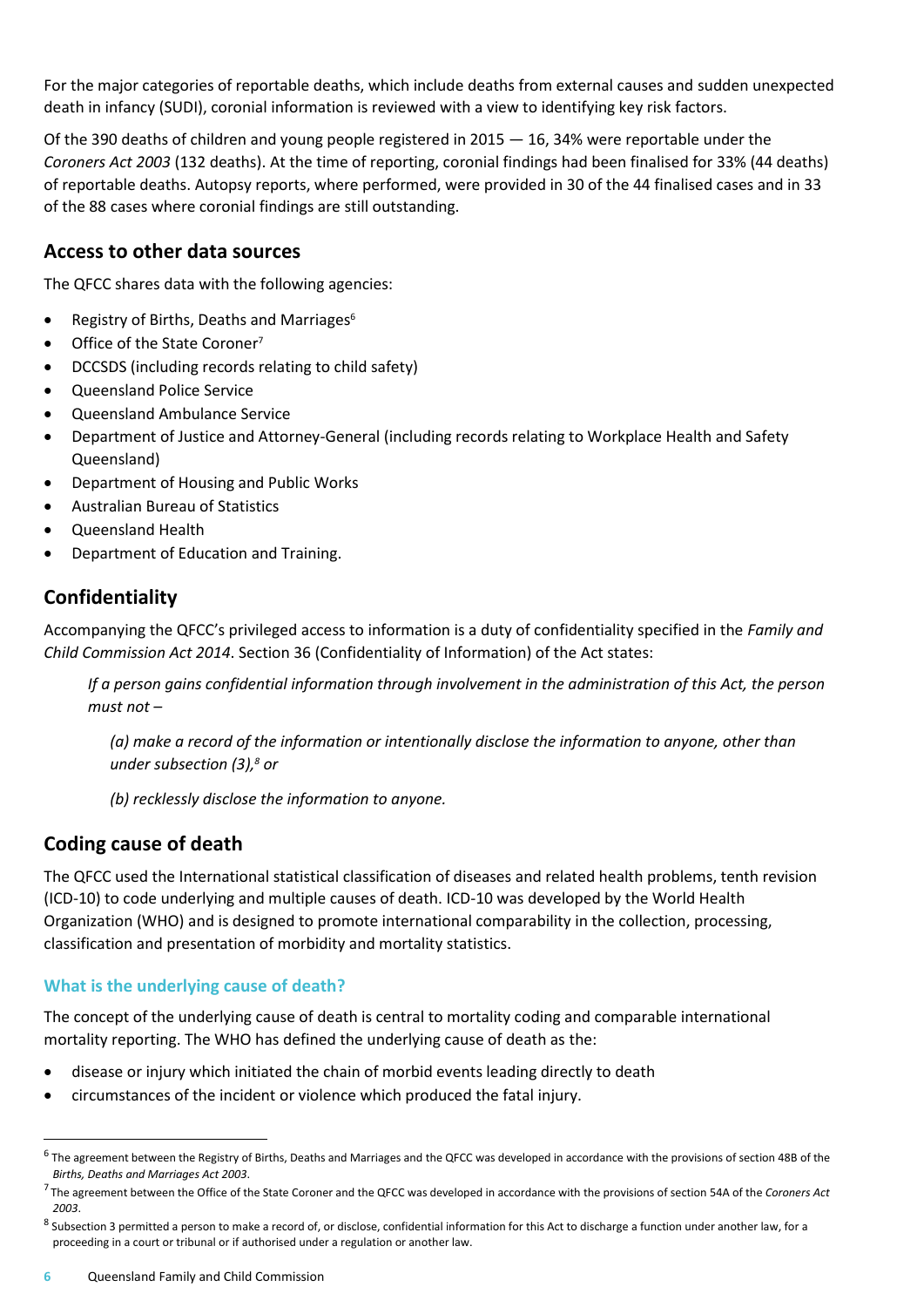Stated simply, the underlying cause of death is the condition, event or circumstances without the occurrence of which the person would not have died.

#### **Qualified mortality coders**

QFCC staff trained in ICD-10 mortality coding are responsible for the coding of all external cause deaths.

In addition, the QFCC has entered into a formal arrangement with the Australian Bureau of Statistics (ABS) for the provision of mortality coding services. Qualified ABS mortality coders review all available information for natural cause deaths and code the underlying and multiple causes of death according to ICD-10 cause of death coding regulations. ABS also undertakes quality assurance of external cause deaths coded by the QFCC.

#### **Classification of external cause deaths**

The QFCC recognised that ICD-10 carries certain inherent limitations, particularly in regard to recognising contextual subtleties between cases, and in adequately capturing deaths due to:

- drowning in dams
- low speed vehicle run-overs that occur in driveways
- four-wheel motorcycle (quad bike) incidents
- SUDI.

1

To help overcome the limitations of ICD-10, the QFCC primarily classified deaths according to their circumstances. Based on the information contained in the Police Report of Death to a Coroner (Form 1), such classification enabled the QFCC to discuss deaths occurring in similar circumstances, even where an official cause of death has not yet been established, or where the ICD-10 code does not accurately reflect the circumstances of death.<sup>9</sup>

All reportable deaths are classified as transport, drowning, other non-intentional injury-related deaths, suicide or fatal assault and neglect. SUDI are also grouped together for the purpose of analysis.

As outlined above, discrepancies may exist between research categories and ICD-10 figures. The QFCC primarily report by the broad external cause classifications described above. ICD-10 coding is still used to report on deaths from diseases and morbid conditions. Full details of ICD-10 coding for external cause deaths can be found in section 1.3.

## **Geographical distribution (ARIA+)**

The latest version of the Accessibility/Remoteness Index of Australia Plus (ARIA+) is used to code geographical remoteness.<sup>10</sup>

ARIA+ is a standard distance-based measure of remoteness developed by the National Centre for the Social Applications of Geographic Information Systems (GISCA) and the former Australian Department of Health and Aged Care (now Department of Health and Ageing).

It interprets remoteness based on access to a range of services; the remoteness of a location is measured in terms of distance travelled by road to reach a centre that provides services.<sup>11</sup>

All child deaths are classified according to the ARIA+ index. The analysis of geographic distribution in the Annual Report refers to the child's usual place of residence, which may differ from the place of death or the incident location. However, because of the importance of incident location in the prevention of transport-related deaths, the geographical distribution of all deaths falling within this category has also been reported according to the place of incident.

<sup>&</sup>lt;sup>9</sup> Where cases have not received an official cause of death as established at autopsy or coronial investigation, they cannot be coded according to ICD-10.

 $^{10}$  Although base populations for all years are based on the latest version of ARIA+, deaths registered prior to 2012  $-$  13 were classified according to earlier ARIA+ boundaries.

 $11$  ARIA+ is a purely geographic measure of remoteness, which excludes any consideration of socio-economic status, rurality and population size factors (other than the use of natural breaks in the population distribution of urban centres to define the service centre categories).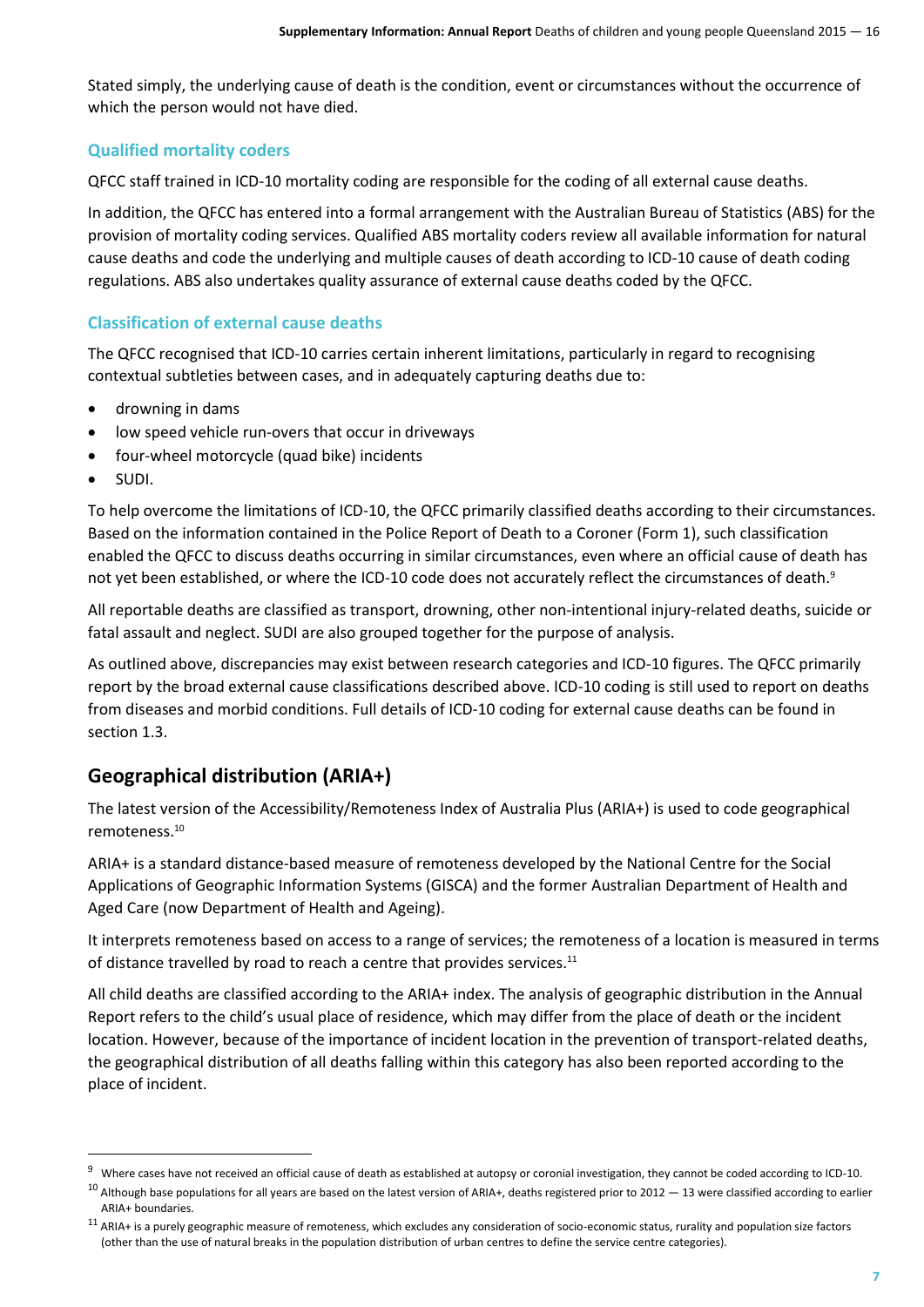For the purposes of analysis in the Annual Report, the following general categories of remoteness are reported:

- Metropolitan: includes major cities of Queensland<sup>12</sup>
- Regional: includes inner and outer regional Queensland<sup>13</sup>
- Remote: includes remote and very remote Queensland.<sup>14</sup>

#### **Socio-economic status (SEIFA)**

The Socio-economic Indexes for Areas (SEIFA) developed by the ABS have been used in the Annual Report, specifically the SEIFA Index of Advantage/Disadvantage. This index aims to rank geographical areas to reflect both advantage and disadvantage at the same time, effectively measuring a net effect of social and economic conditions.<sup>15</sup>

Variables associated with advantage include the proportion of families with high incomes, the proportion of people with a degree or higher, and the proportion of people with skilled occupations.

Variables associated with disadvantage include the proportion of families with low incomes, the proportion of persons with relatively low levels of education and the proportion of people in low-skilled occupations.

To determine the level of advantage and disadvantage, the child's usual place of residence was used for coding the geographic area. For this reason, measures of socio-economic status (SES) used in the Annual Report are measures of the status of the areas in which children and young people reside, not the SES of each individual child or their family.

## **Aboriginal and Torres Strait Islander status**

Historically, the identification of Indigenous status on death registration forms was often incomplete or inaccurate, leading to an undercount of the actual numbers of deaths of Aboriginal and Torres Strait Islander people. The identification of the deaths of Indigenous people has improved considerably in recent years; however, the extent of any continued under-reporting is not known and it is likely that some undercount of the number of deaths registered as Aboriginal and Torres Strait Islander continues.

The Child Death Register records Aboriginal and Torres Strait Islander status as noted in the death registration data, on the Form 1 and from other official records. There are instances of inconsistent reporting of Aboriginal and Torres Strait Islander status across official records. For instance, several cases have been recorded where a child has been identified as Indigenous by the reporting police officer in completing the Form 1; but the death registration form, often completed by funeral directors on behalf of family members, did not identify the child as Indigenous. In cases where there has been inconsistent reporting of Aboriginal and Torres Strait Islander status across official records, a guideline is used by the QFCC to determine which status will be recorded within the register.

## **Children known to the child protection system**

The deaths of children known to the child protection system have been analysed as a separate cohort, as the Queensland child protection system has legislative responsibilities in relation to these deaths. In accordance with chapter 7A of the *Child Protection Act 1999*, the deaths of all children known to the Queensland child protection system are subject to an internal review by the DCCSDS and an independent review by an external Child Death Case Review Panel. These reviews are undertaken to facilitate learning, improve service delivery and promote accountability.<sup>16</sup>

<sup>16</sup> Section 245(3) of the *Child Protection Act 1999*.

 $\ddot{\phantom{a}}$ 

 $12$  Relatively unrestricted accessibility to a wide range of goods and services and opportunities for social interaction.

<sup>&</sup>lt;sup>13</sup> Significantly restricted accessibility of goods, services and opportunities for social interaction.

 $14$  Very restricted accessibility of goods, services and opportunities for social interaction.

 $15$  Although base populations for all years are based on the latest version of SEIFA, deaths registered prior to 2012  $-$  13 were classified according to earlier SEIFA boundaries.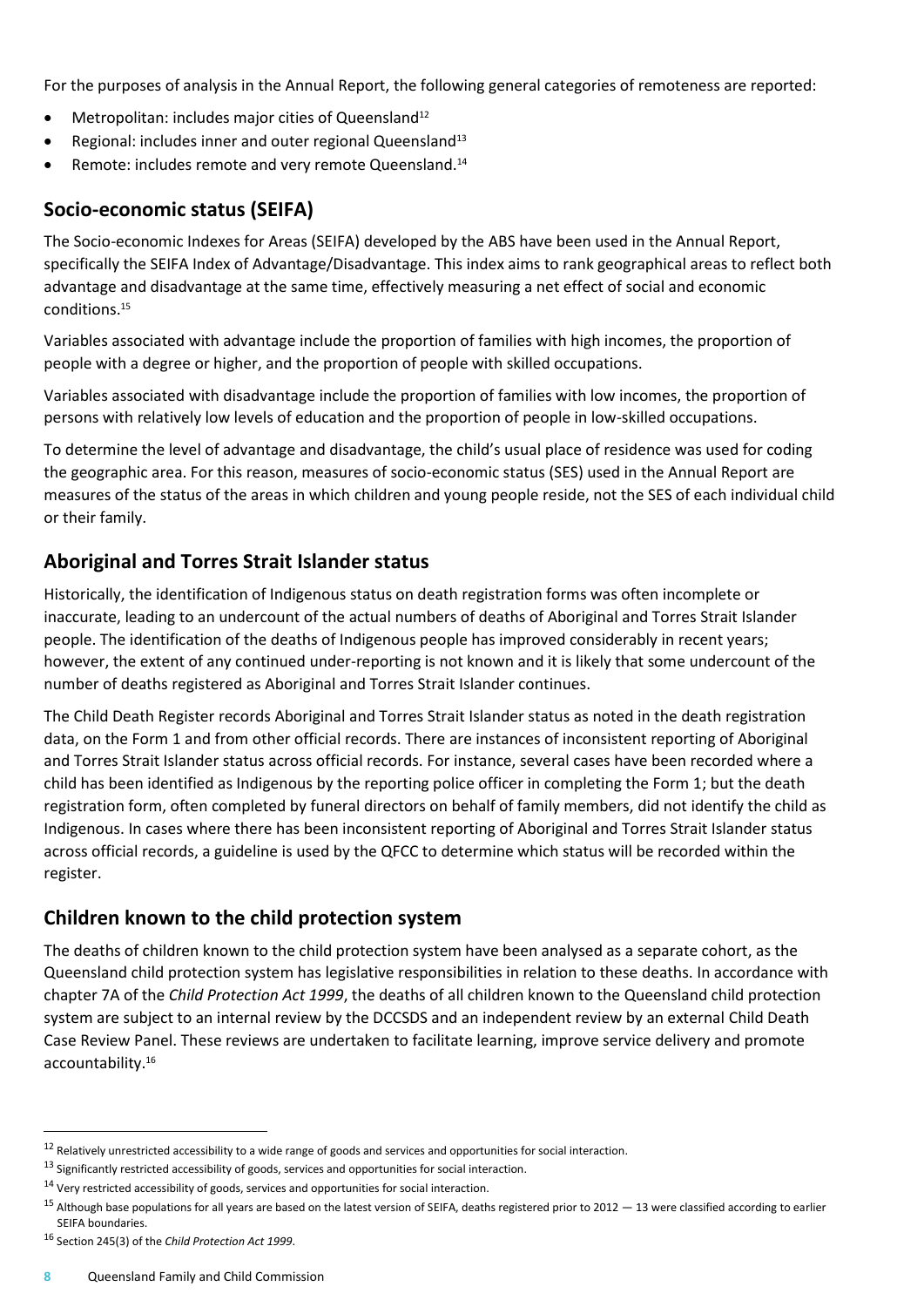A child is deemed to have been known to the Queensland child protection system, if within one year before the child's death:

- the child was in the custody or guardianship of the DCCSDS, or
- DCCSDS was aware of alleged harm or alleged risk of harm, or
- DCCSDS took action under the *Child Protection Act 1999* in relation to the child, or
- DCCSDS was notified of concerns before the child's birth and reasonably suspected the child might be in need of protection after their birth. 17

Prior to 1 July 2014, a review was required if the child was known to the department within the three years before their death. The timeframe was reduced to one year, following recommendations made in the *Queensland Child Protection Commission of Inquiry Final Report—Taking Responsibility: A Road Map for Queensland Child Protection*. This change was made to focus the reviews on recent service delivery (where relevant policies and procedures are likely to still be in place) and to enhance opportunities for in-depth exploration of the various decisions and issues.<sup>18</sup> The scope of these reviews was also expanded to include children who have suffered serious physical injuries.<sup>19</sup>

1

<sup>17</sup> Section 246A of the *Child Protection Act 1999*.

<sup>18</sup> Child Death Case Review Committee (2012) *Submission to the Child Protection Commission of Inquiry*; Department of Communities, Child Safety and Disability Services (2012) *Submission to the Child Protection Commission of Inquiry*.

<sup>19</sup> Section 246 of the *Child Protection Act 1999*.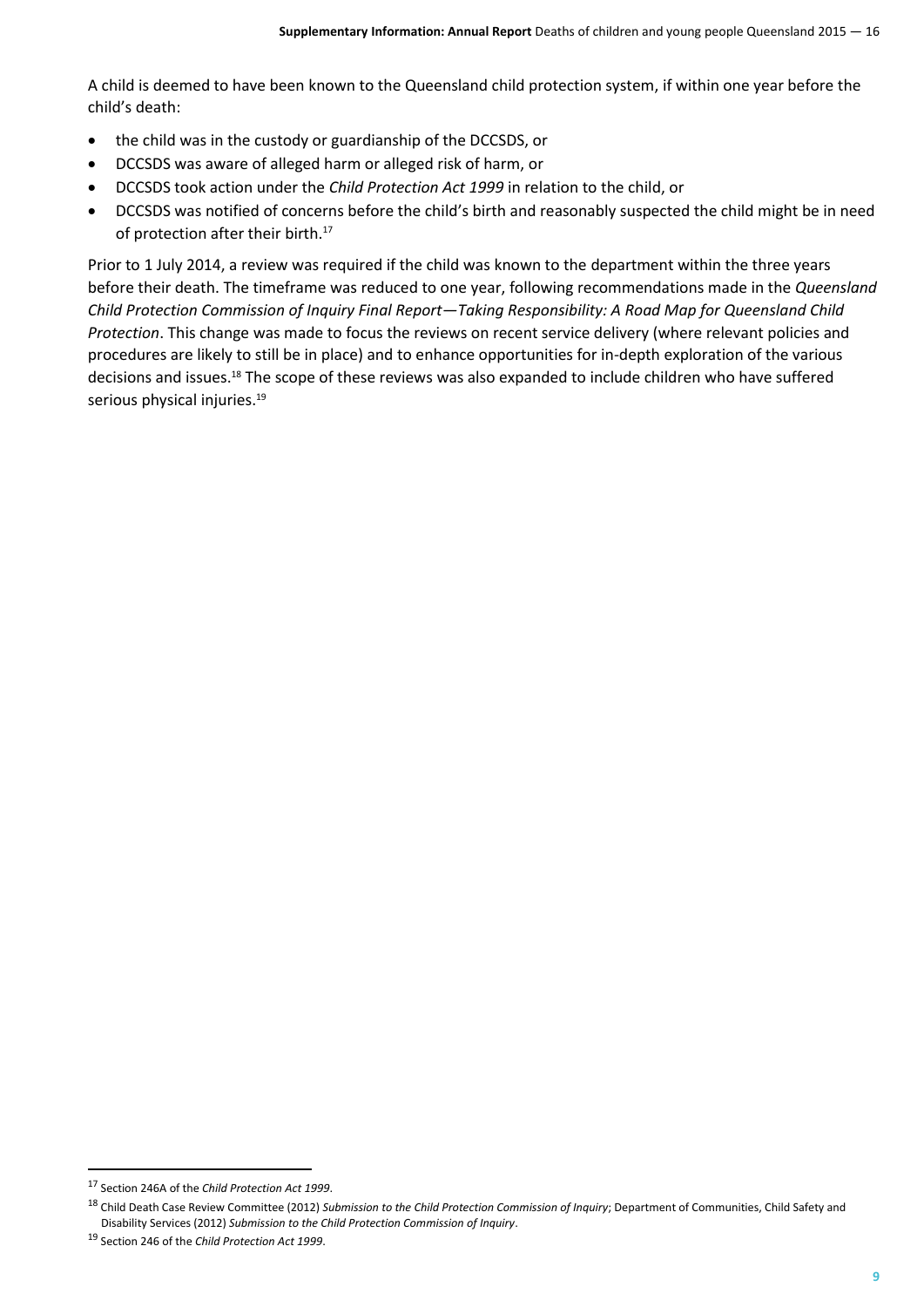## Analysis and reporting

### **Analysis period**

The Queensland Child Death Register is analysed according to date of death registration (rather than date of death). This is in accordance with national datasets managed by the ABS and the Australian Institute of Health and Welfare (AIHW), as well as child death datasets managed by other Australian states and territories.

### **Reporting period**

The Annual Report examines the deaths of 390 children and young people aged from birth to 17 years, registered between 1 July 2015 and 30 June 2016.

#### **Place of residence**

The Queensland Child Death Register records the deaths of children which occur within Queensland, regardless of the child's usual place of residence. Deaths of interstate and international residents that occur within Queensland are therefore recorded (visitors, holidaymakers and children who die while accessing specialist and emergency medical care). Deaths of Queensland residents that occur within other jurisdictions are not recorded.

## **Differences from previously published data**

Information in the Queensland Child Death Register now comprises 12 years of data, and data from the last three years only is displayed in the first table for Chapters 1–8 of the Annual Report. Copies of the tables containing data since 2004 are available online at [www.qfcc.qld.gov.au.](http://www.qfcc.qld.gov.au/)

As indicated elsewhere, information on child deaths can be received at a much later date than the original registration data, following processes of child death reviews, autopsies and coroners' reports. A critical element of the register's comprehensiveness and research value is the inclusion of new information relating to individual child deaths as it is received. However, it should be noted that the information on deaths in previous periods may therefore differ from those presented in earlier published Annual Reports.

## **Population data used in calculations of child death rates**

Child death rates are calculated per 100 000 children (for each sex/age category/Indigenous status/ARIA+ region/SEIFA region) in Queensland. The Annual Report uses the most up-to-date estimated resident population (ERP) data to calculate these rates. Rates are not calculated for numbers less than four deaths because of the unreliability of such calculations.

Rates for each reporting period use the ERP data as at the end of the previous financial year. For example, rates for the 2013 — 14 period use the ERP data as at 30 June 2013. However, the ERP data as at 2015 was not available to calculate rates for the current reporting period (2015 — 16). Therefore the ERP as at 30 June 2014 is used.

The ERP data for previous years is updated on an annual basis, which allows death rates for the previous reporting periods to be recalculated. Tables with counts and rates of child deaths for the 12 reporting periods from 2004 — 05 are available online at [www.qfcc.qld.gov.au.](http://www.qfcc.qld.gov.au/) The rates provided in the 12-year data tables may differ from rates provided in previous reporting periods, due to the use of updated ERP.

The ERP as at 30 June 2014 is provided in Table 1.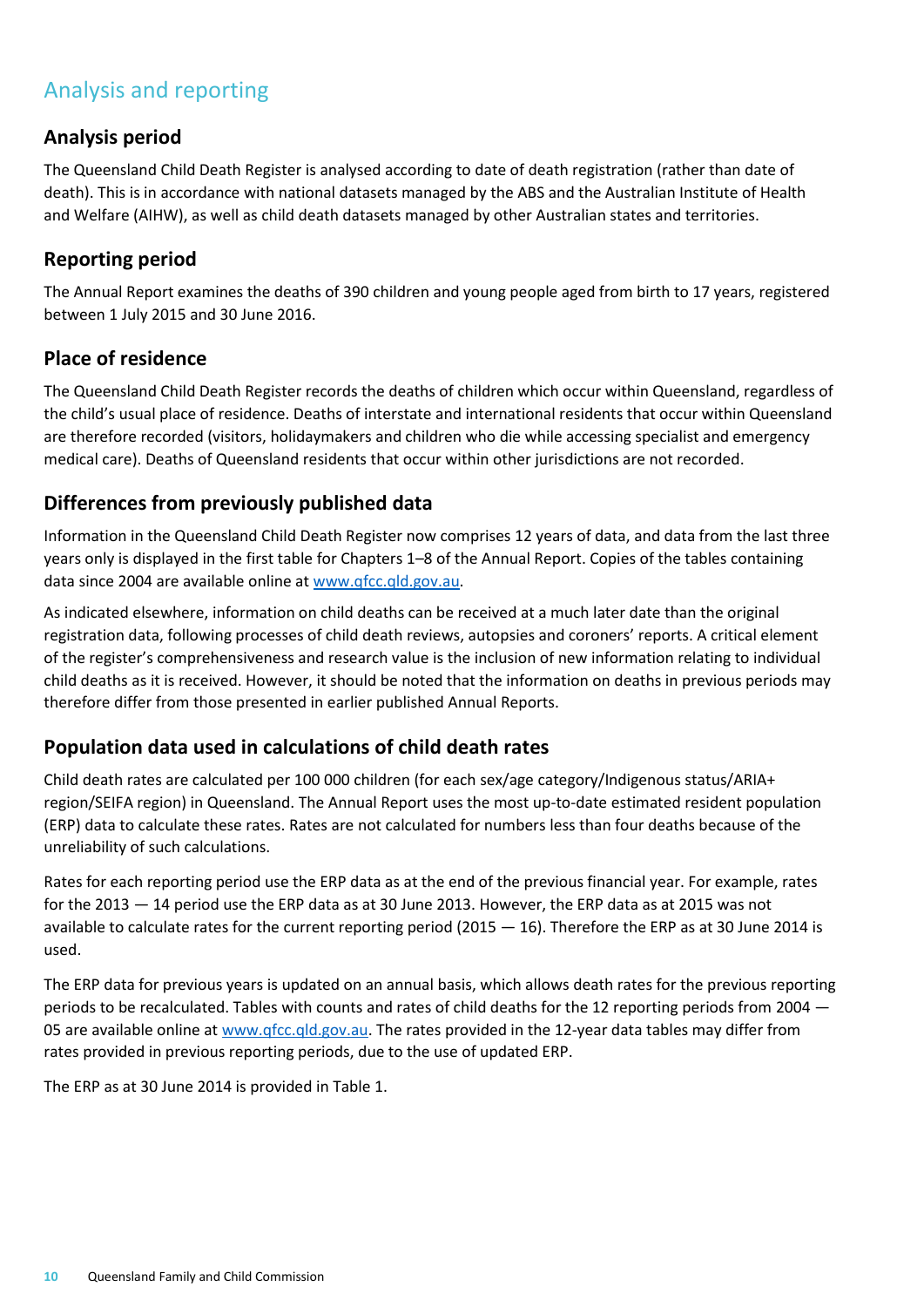| Table 1: Queensland and Aboriginal and Torres Strait Islander populations by age category as at 30 June 2014 |
|--------------------------------------------------------------------------------------------------------------|
|--------------------------------------------------------------------------------------------------------------|

| Age group        | <b>Total number of children</b> | <b>Number of Aboriginal and Torres</b><br>Strait Islander children |
|------------------|---------------------------------|--------------------------------------------------------------------|
| Under 1 year     | 62 146                          | 5 3 6 1                                                            |
| $1-4$ years      | 254 834                         | 20 345                                                             |
| $5-9$ years      | 316923                          | 24 579                                                             |
| $10-14$ years    | 300 959                         | 23 050                                                             |
| $15-17$ years    | 183 001                         | 13 349                                                             |
| Total 0-17 years | 1 1 1 7 8 6 3                   | 86 684                                                             |

Data source: Queensland Treasury (2016)

#### **Infant mortality rates**

Chapters 2 and 8 present infant mortality rates, defined as the number of deaths of infants aged under 1 year per 1000 live births. In the 2014 calendar year, there were 63,066 live births in Queensland, including 5,345 Indigenous live births.<sup>20</sup>

#### **Rates for ARIA+ and SEIFA classifications**

Queensland Treasury provided Queensland population data for ARIA+ and SEIFA classifications (based on census populations at 30 June 2011),<sup>21</sup> to enable the calculation of child death rates by ARIA+ and SEIFA. Tables 2 and 3 provide ERP as at 30 June 2014, for the ARIA+ and SEIFA classifications used in the Annual Report.

#### **Table 2: Queensland child population by ARIA+ as at 30 June 2014**

| <b>ARIA+ classification</b> | <b>Total number of children</b> |
|-----------------------------|---------------------------------|
| Remote                      | 53 012                          |
| Regional                    | 412 380                         |
| Metropolitan                | 652 471                         |
| <b>Total</b>                | 1 1 1 7 8 6 3                   |

Data source: Queensland Treasury (2016)

#### **Table 3: Queensland child population by SEIFA as at 30 June 2014**

| <b>SEIFA classification</b> | <b>Total number of children</b> |
|-----------------------------|---------------------------------|
| Low to very low SES         | 445 214                         |
| Moderate SES                | 216 613                         |
| High to very high SES       | 456 036                         |
| <b>Total</b>                | 1 1 1 7 8 6 3                   |

Data source: Queensland Treasury (2016)

**.** 

<sup>20</sup> Source: Australian Bureau of Statistics (2015), *Births, Australia, 2014,* 'Table 1.3: Births, Summary Statistics for Queensland – 2004 to 2014', time series spreadsheet, cat. no. 3301.0.

<sup>21</sup> Queensland Treasury (2016). *Population Estimates by Indigenous Status, 2014 edition* (Queensland Government Statistician's Office derived).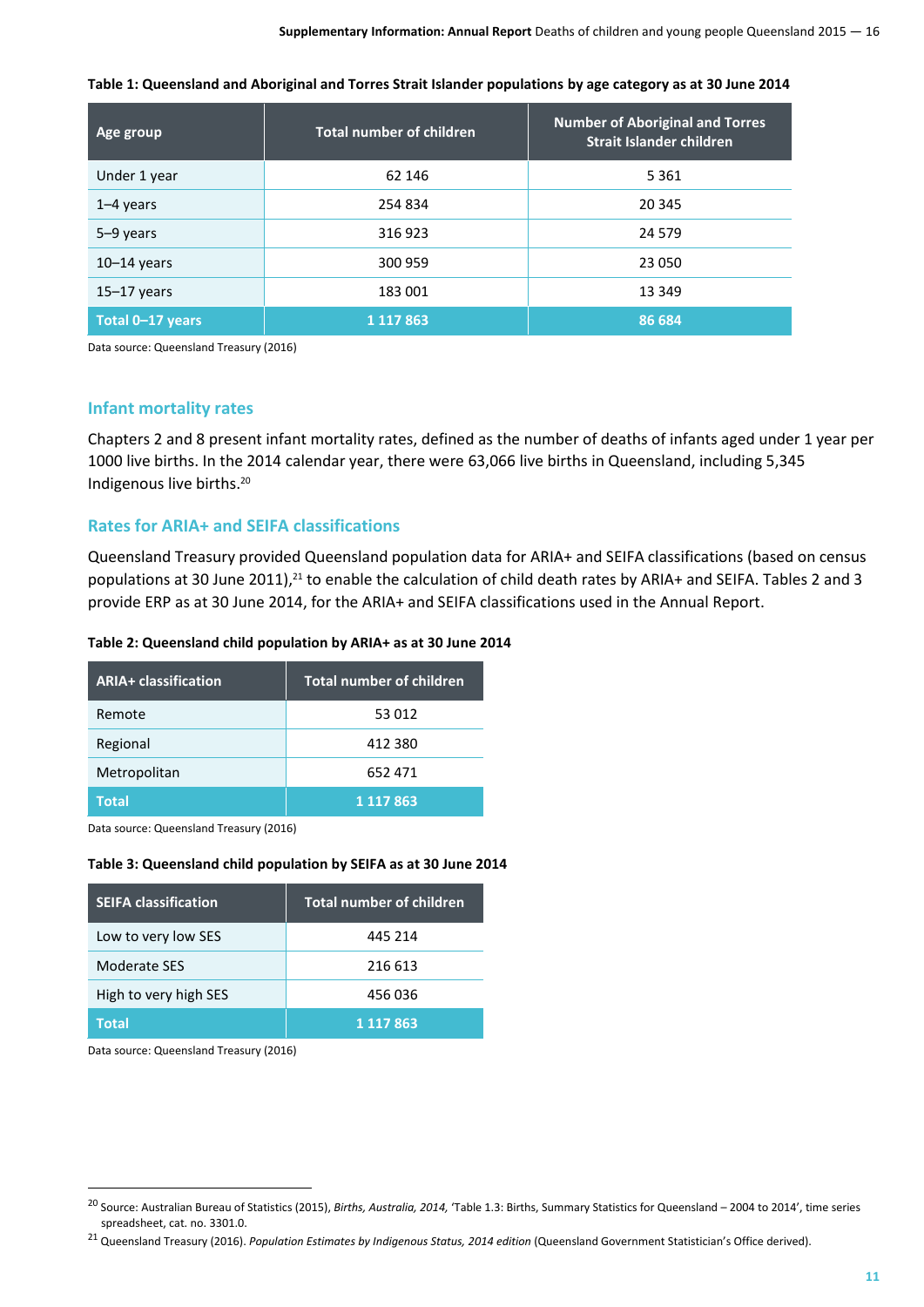#### **Rates of death for children known to the child protection system**

Rates of death for children known to the child protection system are calculated using, as the denominator, the number of distinct children known to the Queensland child protection system in the one-year period before the relevant financial year.

The denominator data represents the number of distinct children (aged 0–17 years) who have had any of the following forms of contact with the DCCSDS in the preceding financial year:

- Child Concern Report
- Child Protection Notification
- Investigation and Assessment Order
- Ongoing intervention
- Child Protection Order, or
- Placement in care.

This data was provided to the QFCC by the DCCSDS. Table 4 lists the denominator data provided by the department for the last five reporting periods.

#### **Table 4: Children known to the Queensland child protection system**

| Reporting<br>period | Number of distinct children known to<br>the child protection system | Percentage change from previous<br>year      |
|---------------------|---------------------------------------------------------------------|----------------------------------------------|
| $2011 - 12$         | 162 984                                                             | +8%                                          |
| $2012 - 13$         | 165 572                                                             | $+2\%$                                       |
| $2013 - 14$         | 167434                                                              | $+1%$                                        |
| $2014 - 15$         | 96 788                                                              | $\bullet\hspace{0.4mm}\bullet\hspace{0.4mm}$ |
| $2015 - 16$         | 84 262                                                              | $-13%$                                       |

Data source: DCCSDS (2016)

**. .** Percentage change has not been calculated due to the break in series (see note 1).

1. For 2013 — 14 and all earlier periods, denominator data is based on the distinct number of children known to the DCCSDS in the three-year period prior to their death. For 2014 - 15 onwards, this was changed to the distinct number of children known to the DCCSDS in the one-year period prior to their death.

Prior to the 2014 — 15 reporting period, a review was required if a deceased child was known to the Queensland child protection system within the three years before their death. The denominator used to calculate rates of death for children known to the child protection system was therefore the number of distinct children known to the Queensland child protection system in the three-year period before the relevant financial year. This change has reduced the number of children known to the child protection system and the number of child protection deaths.

It should be noted the number of distinct children known to the department increased considerably between  $2005 - 06$  and  $2013 - 14$ , due to large increases in the numbers of child protection intakes received by the department. As the data are used as the denominator in rate calculations, there was a related reduction in the child protection death rates during this period, despite the number of child protection deaths remaining relatively stable.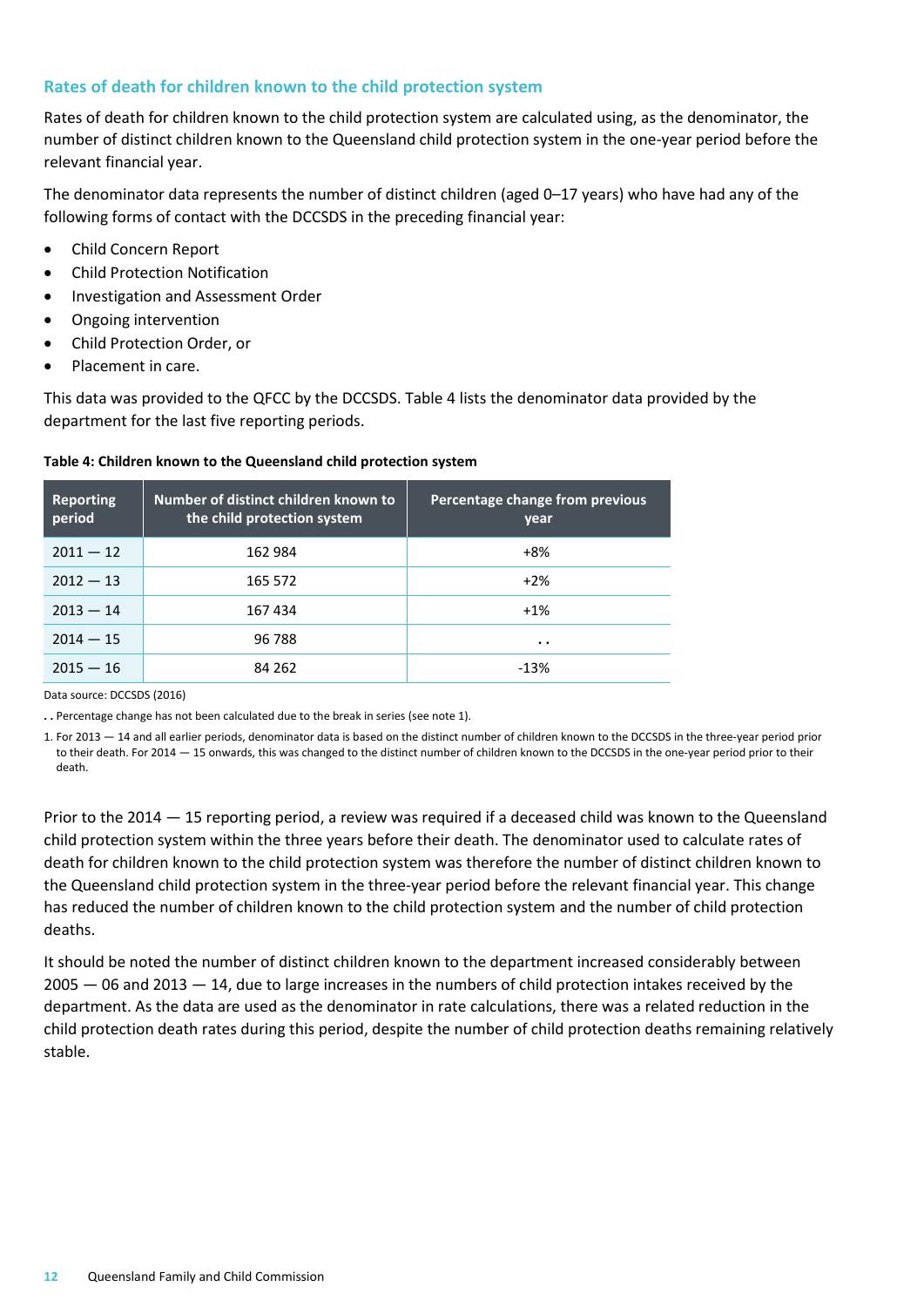## <span id="page-12-0"></span>1.2 Abbreviations and definitions

| ABS                                           | Australian Bureau of Statistics.                                                                                                                                                                                                                                                                                                                                                                                                                                                                                                                                                                                                                                                                                 |
|-----------------------------------------------|------------------------------------------------------------------------------------------------------------------------------------------------------------------------------------------------------------------------------------------------------------------------------------------------------------------------------------------------------------------------------------------------------------------------------------------------------------------------------------------------------------------------------------------------------------------------------------------------------------------------------------------------------------------------------------------------------------------|
| Acquaintance homicide                         | A child killed by an adult (over 18 years) known to - but not intimately connected with<br>or in a friendship with-the victim. Perpetrators may include neighbours, family friends,<br>teachers or a person who had interacted with the child in an online context. This differs<br>from domestic homicide, where there is an unambiguous familial association, and<br>stranger homicide, where there is no prior association whatsoever between the<br>perpetrator and victim.                                                                                                                                                                                                                                  |
| <b>AIHW</b>                                   | Australian Institute of Health and Welfare.                                                                                                                                                                                                                                                                                                                                                                                                                                                                                                                                                                                                                                                                      |
| ANZCDR&PG                                     | Australian and New Zealand Child Death Review and Prevention Group.                                                                                                                                                                                                                                                                                                                                                                                                                                                                                                                                                                                                                                              |
| ARIA+                                         | Accessibility/Remoteness Index of Australia Plus. An index of remoteness derived from<br>measures of road distance between populated localities and service centres. These road<br>distance measures are then used to generate a remoteness score for any location in<br>Australia.                                                                                                                                                                                                                                                                                                                                                                                                                              |
| Autopsy                                       | Also 'post-mortem'. A detailed physical examination of a person's body after death. An<br>autopsy can be external only, external with full internal or external with partial internal.                                                                                                                                                                                                                                                                                                                                                                                                                                                                                                                           |
| Bystander                                     | Pedestrian incident in which a child who has not entered or attempted to enter a<br>roadway or other area where vehicles are usually driven, is struck by a vehicle that has<br>left the designated roadway or area. For example, a child playing in the front yard of a<br>home is struck by a vehicle that has left the roadway when the driver lost control.                                                                                                                                                                                                                                                                                                                                                  |
| Cause of death pending                        | Used to categorise deaths that do not have an immediately obvious cause (such as a<br>transport incident), and where official cause of death information has not yet been<br>received to enable classification.                                                                                                                                                                                                                                                                                                                                                                                                                                                                                                  |
| <b>CCYPCG</b>                                 | The Commission for Children and Young People and Child Guardian (Qld). The CCYPCG<br>ceased operations on the 30 June 2014 following the repeal of the Commission for<br>Children and Young People and Child Guardian Act 2000. Prior to the establishment of<br>the QFCC on 1 July 2014, the CCYPCG was responsible for maintaining the Child Death<br>Register.                                                                                                                                                                                                                                                                                                                                                |
| Chaotic social<br>circumstances               | For the purpose of the Annual Report, a child is considered to have been living in<br>chaotic social circumstances if their familial environment is characterised by persistent<br>disruption, instability and exposure to risk relevant to one or more of the following:<br>parental abuse or neglect, domestic violence, mental health problems, itinerancy,<br>poverty.                                                                                                                                                                                                                                                                                                                                       |
| Child                                         | A person aged from birth up to, but not including, 18 years.                                                                                                                                                                                                                                                                                                                                                                                                                                                                                                                                                                                                                                                     |
| Child known to the child<br>protection system | A child is deemed to have been known to the child protection system if, within one year<br>before the child's death:<br>the child was in the custody or guardianship of the DCCSDS, or<br>$\bullet$<br>DCCSDS was aware of alleged harm or alleged risk of harm, or<br>$\bullet$<br>DCCSDS took action under the Child Protection Act 1999 in relation to the child, or<br>$\bullet$<br>DCCSDS was notified of concerns before the child's birth and reasonably suspected<br>٠<br>the child might be in need of protection after their birth.<br>Prior to the $2014 - 15$ reporting period, a three-year timeframe was used.<br>The denominator used to calculate rates of death for children known to the child |
|                                               | protection system for the $2015 - 16$ reporting period is based on the distinct number                                                                                                                                                                                                                                                                                                                                                                                                                                                                                                                                                                                                                           |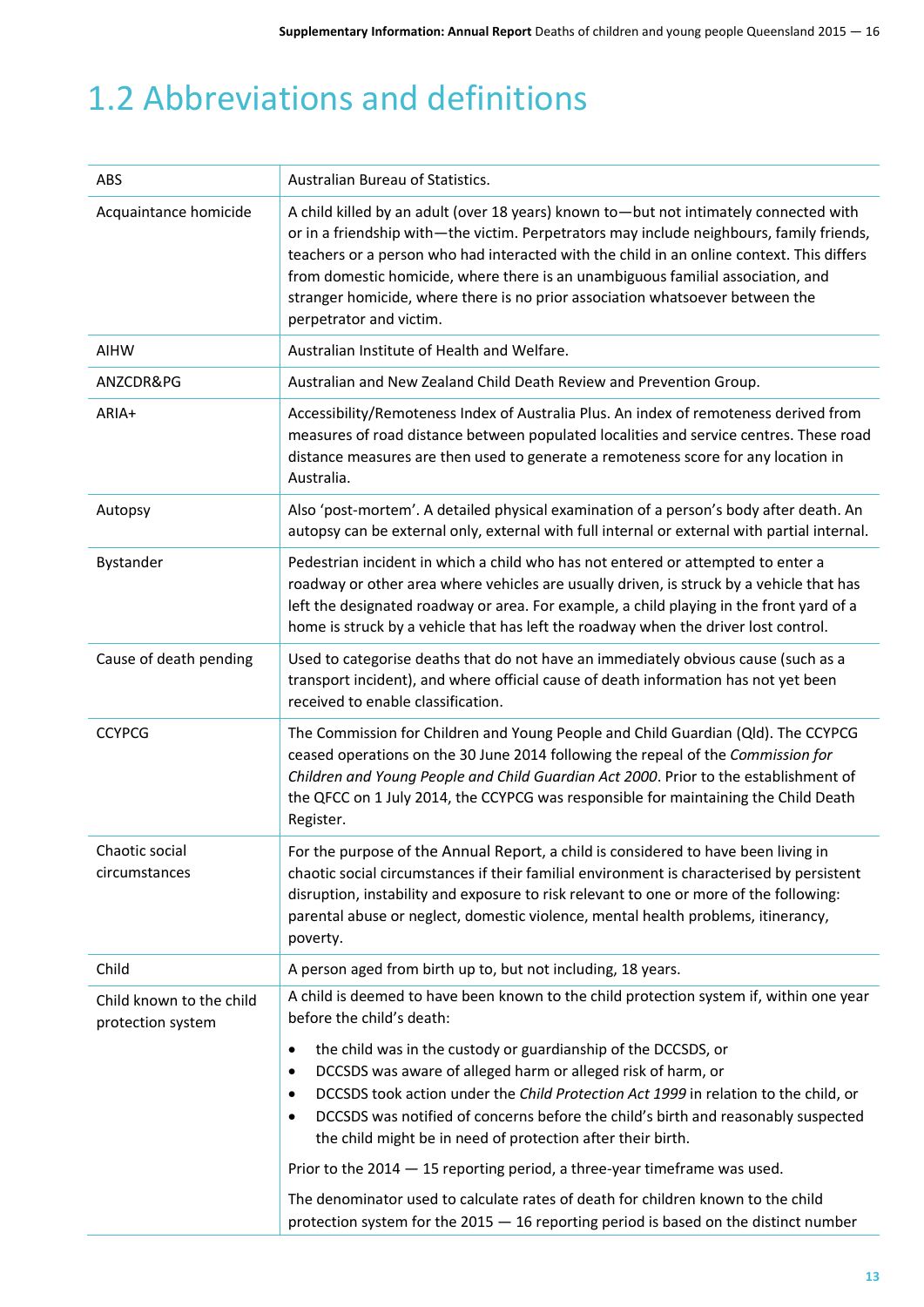|                                   | of children and young people known to the department in the $2014 - 15$ financial year<br>who were subject to a child concern report, notification, investigation and assessment,<br>ongoing intervention, child protection orders or placement in care.                                                                                                                                                                                                                                                                                                                                                                                                                                                                                                                                                                                                       |
|-----------------------------------|----------------------------------------------------------------------------------------------------------------------------------------------------------------------------------------------------------------------------------------------------------------------------------------------------------------------------------------------------------------------------------------------------------------------------------------------------------------------------------------------------------------------------------------------------------------------------------------------------------------------------------------------------------------------------------------------------------------------------------------------------------------------------------------------------------------------------------------------------------------|
| Congenital anomalies              | Congenital anomalies (ICD-10 Chapter XVII, Congenital malformations, deformations<br>and chromosomal abnormalities) are mental and physical conditions present at birth<br>that are either hereditary or caused by environmental factors.                                                                                                                                                                                                                                                                                                                                                                                                                                                                                                                                                                                                                      |
| <b>CPR</b>                        | Cardiopulmonary resuscitation.                                                                                                                                                                                                                                                                                                                                                                                                                                                                                                                                                                                                                                                                                                                                                                                                                                 |
| Death in care                     | A death as defined under section 9 of the Coroners Act. This occurs when a person who<br>had died:<br>had a disability and was living in a residential service provided by a government or<br>٠                                                                                                                                                                                                                                                                                                                                                                                                                                                                                                                                                                                                                                                                |
|                                   | non-government service provider or hostel<br>had a disability and lived in a private hostel (not aged-care)<br>$\bullet$                                                                                                                                                                                                                                                                                                                                                                                                                                                                                                                                                                                                                                                                                                                                       |
|                                   | was being detained in, taken to, or undergoing treatment in a mental health service<br>$\bullet$<br>was a child in foster care or placed at a residential facility under the guardianship of<br>the DCCSDS.                                                                                                                                                                                                                                                                                                                                                                                                                                                                                                                                                                                                                                                    |
| Death in custody                  | A death as defined under section 10 of the Coroners Act. This includes the death of<br>someone in custody (including someone in detention under the Youth Justice Act 1992),<br>escaping from custody or trying to avoid custody.                                                                                                                                                                                                                                                                                                                                                                                                                                                                                                                                                                                                                              |
| Death incident location           | The address at which the set of circumstances leading to death occurred. This may be<br>the same as, or different from, the place of death.                                                                                                                                                                                                                                                                                                                                                                                                                                                                                                                                                                                                                                                                                                                    |
| <b>DCCSDS</b>                     | Department of Communities, Child Safety and Disability Services (Qld). Government<br>agency responsible for administering the Child Protection Act 1999.                                                                                                                                                                                                                                                                                                                                                                                                                                                                                                                                                                                                                                                                                                       |
| Diseases and morbid<br>conditions | A cause of death category used for those cases whose official cause of death has been<br>given an ICD-10 Underlying Cause of Death that corresponds to Chapters 1-17 of the<br>ICD Codebook. Diseases and morbid conditions cannot be assigned as a category of<br>death until an official cause of death has been received and coded. All reportable<br>deaths suspected to be the result of a disease or morbid condition (including SIDS or<br>undetermined causes) are assigned a category of death of 'Unknown-cause of death<br>pending', until the official cause of death has been received and coded.                                                                                                                                                                                                                                                 |
| Domestic homicide                 | Homicide committed by someone in the child's familial network where there is a clear<br>intent to cause life threatening injury on the part of the perpetrator. Such events are<br>usually characterised by evidence of a breakdown in the parental relationship and/or<br>acute mental illness in one or both parents. It is characterised by an obvious critical<br>event or angry impulse in which the perpetrator acts overtly (and usually suddenly) to<br>end the life of one or more family members. Children of any age may be victims. It is<br>common in cases of domestic homicide for a perpetrator to suicide subsequent to their<br>killing of one or more family members. This subtype of domestic homicide is often<br>referred to as murder-suicide. Parents, step-parents and extended family members can<br>be involved in these incidents. |
| Drowning                          | Deaths that occur as a direct or indirect result of immersion in some form of liquid.                                                                                                                                                                                                                                                                                                                                                                                                                                                                                                                                                                                                                                                                                                                                                                          |
| ERP                               | Estimated resident population.                                                                                                                                                                                                                                                                                                                                                                                                                                                                                                                                                                                                                                                                                                                                                                                                                                 |
| External causes of death          | Pertaining to environmental events and circumstances that cause injury, poisoning and<br>other adverse effects. Broadly, external-cause deaths are generally more amenable to<br>prevention than many deaths from disease and morbid conditions.                                                                                                                                                                                                                                                                                                                                                                                                                                                                                                                                                                                                               |
| Fatal assault                     | Defines where a child dies at the hands of another person who has inflicted harm to<br>them through some means of force or physical aggression.                                                                                                                                                                                                                                                                                                                                                                                                                                                                                                                                                                                                                                                                                                                |
| Fatal child abuse                 | Describes deaths from physical abuse perpetrated by a parent or caregiver against a<br>child who is reliant upon them for care and protection where the intent was to harm                                                                                                                                                                                                                                                                                                                                                                                                                                                                                                                                                                                                                                                                                     |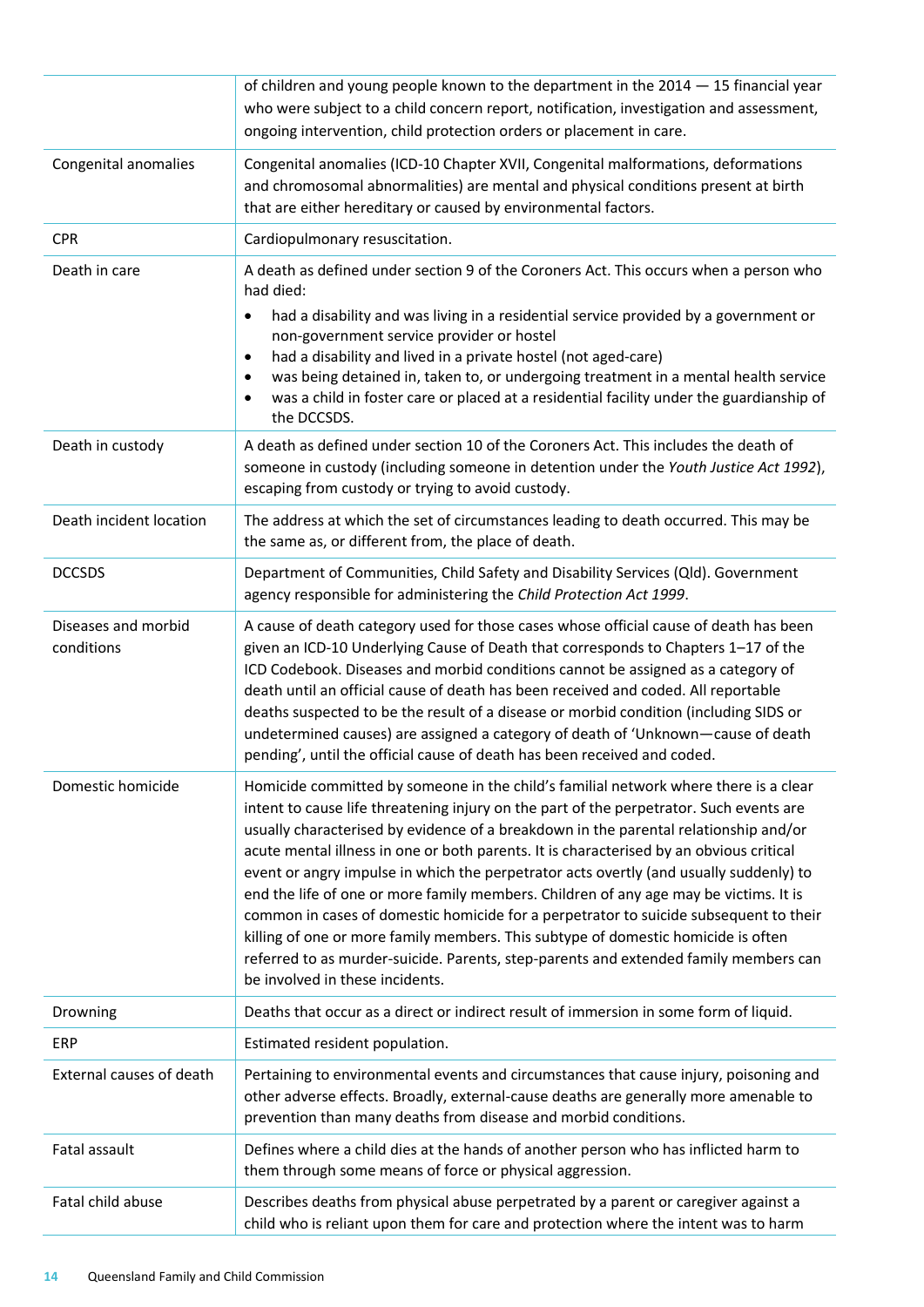|                                                | the child (e.g. over-use of force or excessive disciplinary behaviours). It may be<br>characterised by a history of chronic and escalating abuse or by an isolated incident. It<br>also includes cases where the child is permanently injured from physical harm but dies<br>at a later stage from medical issues initiated by the physical harm incident (late effects<br>of abuse). Victims are predominantly infants, toddlers and preschool-aged children.                                                                                                                                                                                                                                                                                                                                                                                                       |
|------------------------------------------------|----------------------------------------------------------------------------------------------------------------------------------------------------------------------------------------------------------------------------------------------------------------------------------------------------------------------------------------------------------------------------------------------------------------------------------------------------------------------------------------------------------------------------------------------------------------------------------------------------------------------------------------------------------------------------------------------------------------------------------------------------------------------------------------------------------------------------------------------------------------------|
| Fatal neglect                                  | Defined as where a child, dependent on a caregiver for the basic necessities of life, dies<br>owing to the failure of the caregiver to meet the child's ongoing basic needs. This may<br>involve acts or omissions on the part of a caregiver that are either deliberate or<br>extraordinarily irresponsible or reckless. It is most likely to involve younger children<br>who are wholly reliant upon their primary caregivers.                                                                                                                                                                                                                                                                                                                                                                                                                                     |
| Floodwater                                     | A body of water that has escaped its usual boundaries (including overflows of drainage<br>systems), water that exceeds the capacity of the structure normally holding it (including<br>creeks and rivers), or water which temporarily covers land not normally covered by<br>water (flash flooding).                                                                                                                                                                                                                                                                                                                                                                                                                                                                                                                                                                 |
| ICD-10                                         | International statistical classification of diseases and related health problems, tenth<br>revision.                                                                                                                                                                                                                                                                                                                                                                                                                                                                                                                                                                                                                                                                                                                                                                 |
| Indigenous                                     | Refers to people who identify as being Aboriginal and/or Torres Strait Islanders.                                                                                                                                                                                                                                                                                                                                                                                                                                                                                                                                                                                                                                                                                                                                                                                    |
| Intimate partner homicide                      | Homicide committed by intimate partners or former intimate partners. Intimate refers<br>to a romantic or coupled relationship characterised by a level of mutual trust,<br>dependence or commitment between the child and the perpetrator. It does not include<br>friendship-only relationships. There is no age threshold for this category.                                                                                                                                                                                                                                                                                                                                                                                                                                                                                                                        |
| Low speed vehicle run-<br>over                 | An incident where a pedestrian is injured or killed by a slow moving vehicle travelling<br>forwards or reversing. The incident can occur in a non-traffic area (e.g. residential<br>driveway) or as a vehicle is merging into or out of a traffic area (e.g. school pick up<br>zone).                                                                                                                                                                                                                                                                                                                                                                                                                                                                                                                                                                                |
| Neonatal death                                 | A neonatal death is the death of an infant within 0-27 days of birth who, after delivery,<br>breathed or showed any other evidence of life, such as a heartbeat. This is the<br>definition used by the Australian Bureau of Statistics in all cause of death publications.                                                                                                                                                                                                                                                                                                                                                                                                                                                                                                                                                                                           |
| Neonaticide                                    | The killing of an infant within 24 hours of birth. It is to be differentiated from<br>infanticide, which is commonly defined as the killing of an infant under the age of one<br>year by a parent. Neonaticide is typically characterised by an attempt to conceal birth<br>by disposing of the foetal remains but can also include intentional harm to the infant<br>(regardless of the presence of mind of the offender at the time). This definition does<br>not limit neonaticide to acts or omissions involving mothers, as fathers and stepfathers<br>may also be involved.                                                                                                                                                                                                                                                                                    |
| Neoplasms (cancers and<br>tumours)             | The term 'neoplasm' (ICD-10 Chapter II) is often used interchangeably with words such<br>as 'tumour' and 'cancer'. Cancer includes a range of diseases in which abnormal cells<br>proliferate and spread out of control. Normally, cells grow and multiply in an orderly<br>way to form organs that have a specific function in the body. Occasionally, however,<br>cells multiply in an uncontrolled way after being affected by a carcinogen, or after<br>developing a random genetic mutation. They may form a mass that is called a tumour<br>or neoplasm. A 'benign neoplasm' refers to a non-cancerous tumour, whereas a<br>'malignant neoplasm' usually refers to a cancerous tumour (that is, cancer). Benign<br>tumours do not invade other tissues or spread to other parts of the body, although they<br>can expand to interfere with healthy structures. |
| Notifiable condition                           | A condition made notifiable to state health authorities if there is potential for its<br>control.                                                                                                                                                                                                                                                                                                                                                                                                                                                                                                                                                                                                                                                                                                                                                                    |
| Other non-intentional<br>injury-related deaths | Other non-intentional injury-related deaths include those resulting from a fall,<br>electrocution, poisoning, suffocation, strangulation and choking, fire, and other non-                                                                                                                                                                                                                                                                                                                                                                                                                                                                                                                                                                                                                                                                                           |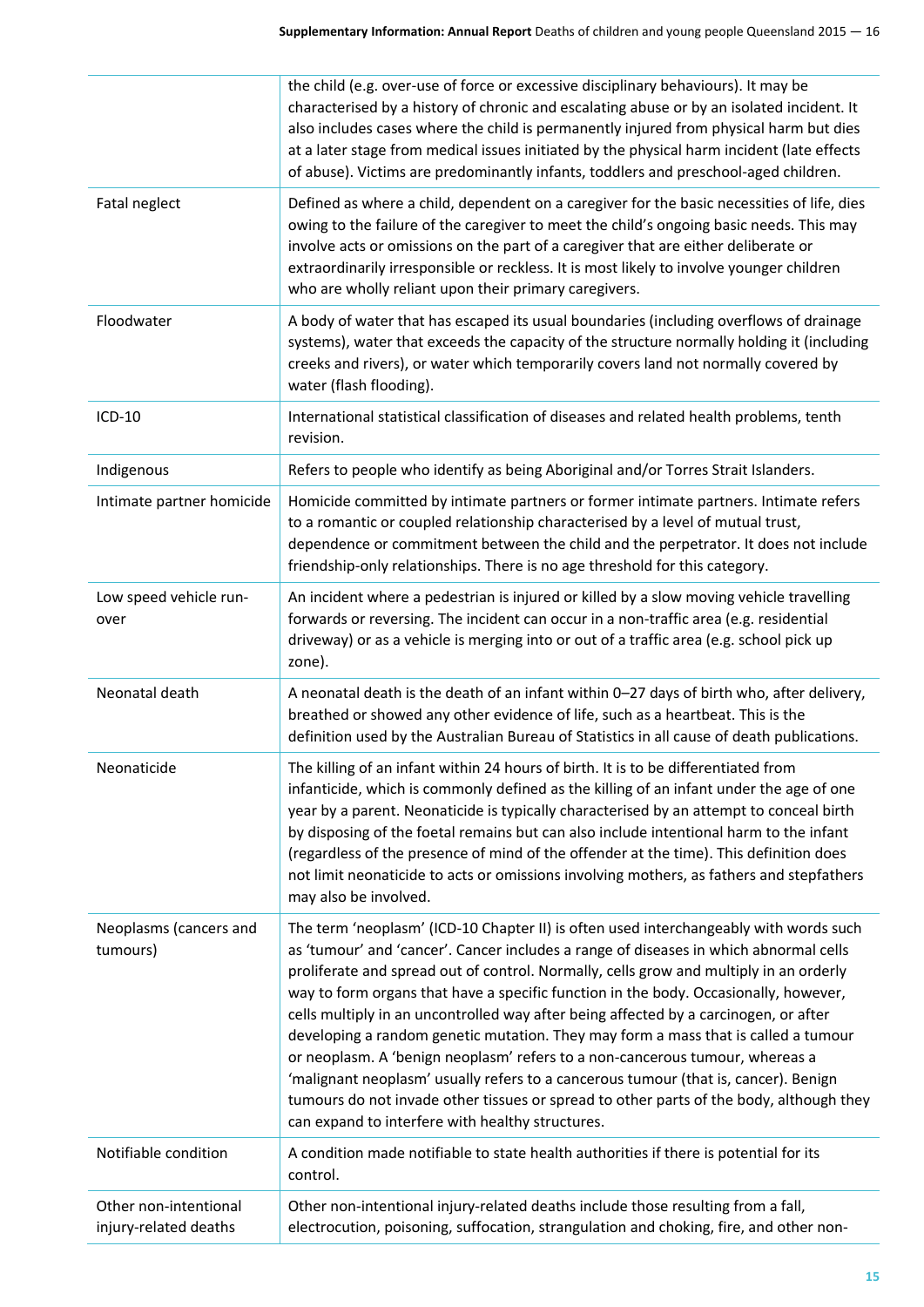|                                                 | intentional injury-related deaths that are not discussed in chapter 3 (Transport) or<br>chapter 4 (Drowning) of the Annual Report. The complete list is included in section 5.1.                                                                                                                                                                                                                                                                                                                                                                                                                                                                                                                                                                                   |
|-------------------------------------------------|--------------------------------------------------------------------------------------------------------------------------------------------------------------------------------------------------------------------------------------------------------------------------------------------------------------------------------------------------------------------------------------------------------------------------------------------------------------------------------------------------------------------------------------------------------------------------------------------------------------------------------------------------------------------------------------------------------------------------------------------------------------------|
| Peer homicide                                   | Lethal confrontations that occur between peers. Peers are classified as young people<br>(under 18 years) who are of a similar age and/or developmental level, or two people of<br>any age who are friends and therefore of the same social standing and peer network.                                                                                                                                                                                                                                                                                                                                                                                                                                                                                              |
| Peer passengers                                 | Refers to restrictions on the number of passengers that a P1-type provisional licence<br>holder under 25 years may carry in a vehicle. During the period between 11pm on a day<br>and 5am on the next day, the P1-type provisional driver must not drive on a road in a<br>vehicle carrying more than one passenger under the age of 21 years who is not an<br>immediate family member.                                                                                                                                                                                                                                                                                                                                                                            |
| Perinatal condition                             | Perinatal conditions (ICD-10 Chapter XVI, Certain conditions originating in the perinatal<br>period) are diseases and conditions that originated during pregnancy or the neonatal<br>period (first 28 days of life), even though death or morbidity may occur later. These<br>include maternal conditions that affect the newborn, such as complications of labour<br>and delivery, disorders relating to foetal growth, length of gestation and birth weight,<br>as well as disorders specific to the perinatal period such as respiratory and<br>cardiovascular disorders, infections, and endocrine and metabolic disorders.                                                                                                                                    |
| Perinatal period                                | The perinatal period refers to infants of at least 20 weeks gestation or at least 400<br>grams birth weight, and all neonates (all live born babies up to 28 completed days of life<br>after birth, regardless of gestation or birth weight). This is based on the ABS definition<br>of the perinatal period. The ABS has adopted the legal requirement for registration of a<br>perinatal death as the statistical standard as it meets the requirements of major users<br>in Australia. This definition differs from the World Health Organization's recommended<br>definition of perinatal deaths, which includes infants and foetuses weighing at least 500<br>grams or having a gestational age of 22 weeks or a body length of 25 centimetres<br>crown-heel. |
| Place of death                                  | The address at which the child was officially declared deceased.                                                                                                                                                                                                                                                                                                                                                                                                                                                                                                                                                                                                                                                                                                   |
| Place of usual residence                        | This is the address nominated by the child's family as the child's primary residential<br>address upon registering the death with the Registry of Births, Deaths and Marriages.                                                                                                                                                                                                                                                                                                                                                                                                                                                                                                                                                                                    |
| Police Report of Death to<br>a Coroner (Form 1) | A form completed by the police in accordance with section 7 of the Coroners Act 2003-<br>Duty to Report Deaths.                                                                                                                                                                                                                                                                                                                                                                                                                                                                                                                                                                                                                                                    |
| Post-neonatal death                             | A post-neonatal death is the death of an infant 28 or more days, but less than 12<br>months, after birth. This is the definition used by the ABS in all cause of death<br>publications.                                                                                                                                                                                                                                                                                                                                                                                                                                                                                                                                                                            |
| Postvention                                     | Defined by the American Association of Suicide Prevention as the provision of crisis<br>intervention, support and assistance for those affected by a completed suicide.                                                                                                                                                                                                                                                                                                                                                                                                                                                                                                                                                                                            |
| Precipitating factor                            | An event that occurred in the months preceding a young person's suicide which may be<br>considered to have contributed to the young person's decision to take their own life.                                                                                                                                                                                                                                                                                                                                                                                                                                                                                                                                                                                      |
| <b>Principal Commissioner</b>                   | Principal Commissioner of the Queensland Family and Child Commission.                                                                                                                                                                                                                                                                                                                                                                                                                                                                                                                                                                                                                                                                                              |
| Quad bike                                       | Previously referred to as all-terrain vehicles (ATVs), these are four-wheeled motorcycles<br>primarily used for agricultural purposes.                                                                                                                                                                                                                                                                                                                                                                                                                                                                                                                                                                                                                             |
| QFCC                                            | Queensland Family and Child Commission enacted by the Family and Child Commission<br>Act 2014 on 1 July 2014.                                                                                                                                                                                                                                                                                                                                                                                                                                                                                                                                                                                                                                                      |
| The Registrar                                   | Registrar of the Registry of Births, Deaths and Marriages (Qld).                                                                                                                                                                                                                                                                                                                                                                                                                                                                                                                                                                                                                                                                                                   |
| Registry                                        | Registry of Births, Deaths and Marriages (Qld).                                                                                                                                                                                                                                                                                                                                                                                                                                                                                                                                                                                                                                                                                                                    |
| Reportable death                                | A death as defined under sections 8, 9 and 10 of the Coroners Act 2003. This includes<br>any death where the:                                                                                                                                                                                                                                                                                                                                                                                                                                                                                                                                                                                                                                                      |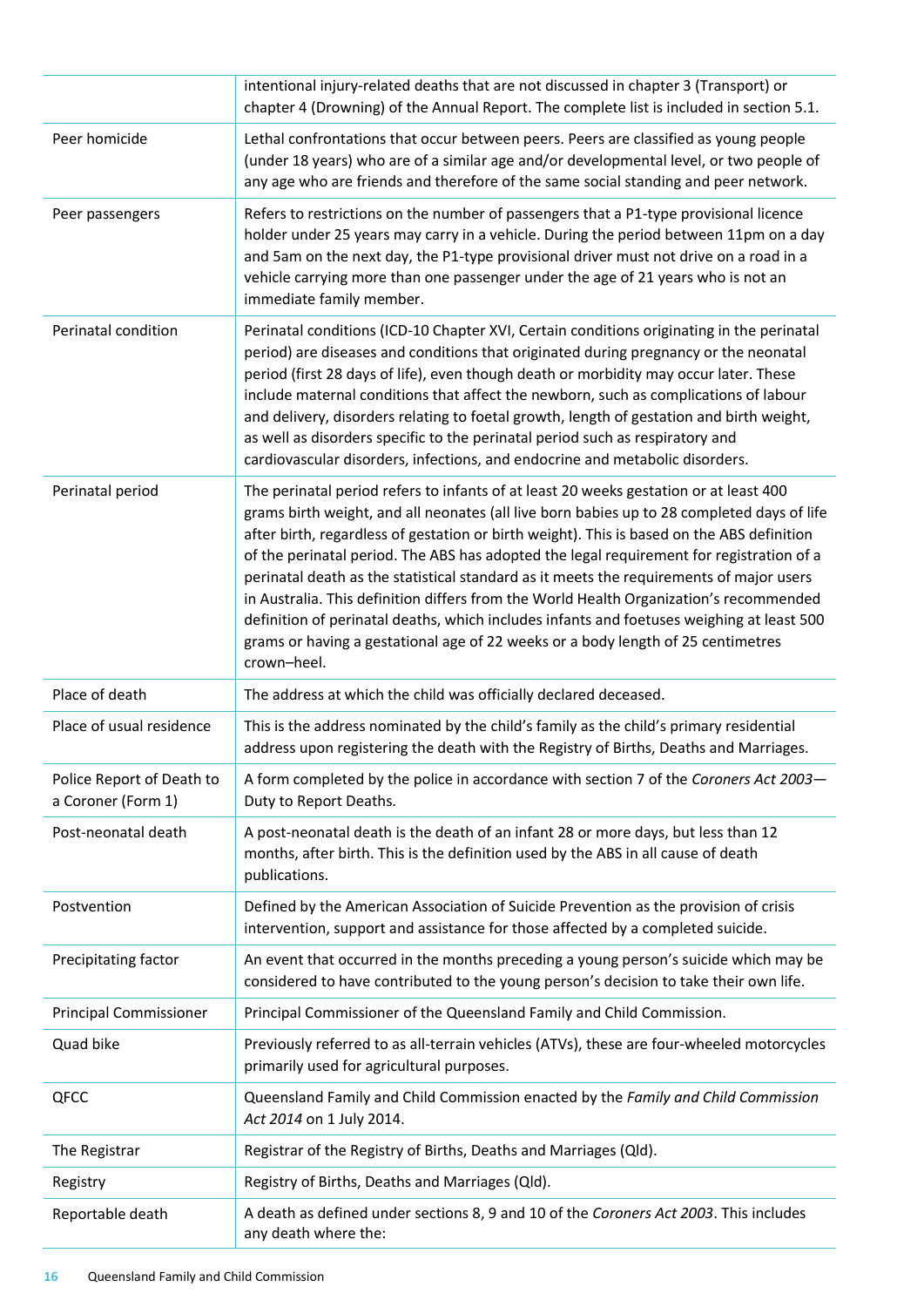|                          | identity of the person is unknown<br>$\bullet$<br>death was violent or unnatural<br>٠                                                                                                                                                                                                                                                                                                                                                                                                                                                                                                                                                                       |
|--------------------------|-------------------------------------------------------------------------------------------------------------------------------------------------------------------------------------------------------------------------------------------------------------------------------------------------------------------------------------------------------------------------------------------------------------------------------------------------------------------------------------------------------------------------------------------------------------------------------------------------------------------------------------------------------------|
|                          | death occurred in suspicious circumstances<br>$\bullet$                                                                                                                                                                                                                                                                                                                                                                                                                                                                                                                                                                                                     |
|                          | death was health-care-related<br>$\bullet$<br>Cause of Death Certificate was not issued and is not likely to be issued<br>$\bullet$                                                                                                                                                                                                                                                                                                                                                                                                                                                                                                                         |
|                          | death occurred in care<br>٠                                                                                                                                                                                                                                                                                                                                                                                                                                                                                                                                                                                                                                 |
|                          | death occurred in custody, or<br>٠                                                                                                                                                                                                                                                                                                                                                                                                                                                                                                                                                                                                                          |
|                          | death occurred in the course of, or as a result of, police operations.<br>$\bullet$                                                                                                                                                                                                                                                                                                                                                                                                                                                                                                                                                                         |
| <b>RSQ</b>               | Retrieval Services Queensland.                                                                                                                                                                                                                                                                                                                                                                                                                                                                                                                                                                                                                              |
| Rural water hazard       | Sources of water used in agricultural activities, such as dams, irrigation channels,<br>livestock dips and troughs.                                                                                                                                                                                                                                                                                                                                                                                                                                                                                                                                         |
| <b>SES</b>               | Socio-economic status.                                                                                                                                                                                                                                                                                                                                                                                                                                                                                                                                                                                                                                      |
| <b>SEIFA</b>             | Socio-Economic Indexes for Areas 2011. Developed by the ABS using data derived from<br>the 2011 Census of Population and Housing, SEIFA 2011 provides a range of measures<br>to rank areas based on their relative social and economic wellbeing.                                                                                                                                                                                                                                                                                                                                                                                                           |
| Sex                      | The biological distinction between male and female, as separate and distinct from a<br>person's gender or sexual identity. Indeterminate sex is recorded where medical<br>practitioners are unable to ascertain an infant's sex due to extreme prematurity or non-<br>viable gestation.                                                                                                                                                                                                                                                                                                                                                                     |
| <b>SIDS</b>              | Sudden infant death syndrome.                                                                                                                                                                                                                                                                                                                                                                                                                                                                                                                                                                                                                               |
| Speeding/excessive speed | May be a contributing factor when police have indicated that speed was definitely or<br>likely a factor in the death incident or there is other evidence which can confirm the<br>speed at which the vehicle was travelling to be above the speed limit for the place of<br>incident.                                                                                                                                                                                                                                                                                                                                                                       |
| Stillborn/stillbirth     | A stillborn child is a child who has shown no sign of respiration or heartbeat, or other<br>sign of life, after completely leaving the child's mother and who has been gestated for<br>20 weeks or more; or weighs 400 grams or more.                                                                                                                                                                                                                                                                                                                                                                                                                       |
| Stranger homicide        | A child death that occurs at the hands of an adult person (over 18 years) who is<br>unknown to the child.                                                                                                                                                                                                                                                                                                                                                                                                                                                                                                                                                   |
| Stressful life event     | An event that occurred over the course of the child's life, with the stressor first<br>occurring more than six months before death. These types of events are often<br>considered to be more chronic and longstanding in nature.                                                                                                                                                                                                                                                                                                                                                                                                                            |
| Sudden cardiac death     | An unexplained or presumed arrhythmic sudden death, occurring in a short time period<br>(generally within one hour of symptom onset), in a child or young person with no<br>previously known cardiac disease.                                                                                                                                                                                                                                                                                                                                                                                                                                               |
| <b>SUDI</b>              | Sudden unexpected death in infancy. This is a research classification and does not<br>correspond with any single medical definition or categorisation. The aim of the<br>grouping is to report on the deaths of apparently normal infants who would be<br>expected to thrive yet, for reasons often not known or immediately apparent, do not<br>survive. The QFCC adopted the following working criteria for the inclusion of cases in<br>the SUDI grouping of deaths of infants less than 1 year of age that-were sudden in<br>nature, were unexpected, with no known condition likely to cause death, and have no<br>immediately obvious cause of death. |
| Suicidal act             | Involves self-inflicted injury that is accompanied by the intention of the individual to die<br>from the result of the action taken.                                                                                                                                                                                                                                                                                                                                                                                                                                                                                                                        |
| Suicidal contagion       | Contagion refers to the process by which a prior suicide or attempted suicide facilitates<br>or influences suicidal behaviour in another person.                                                                                                                                                                                                                                                                                                                                                                                                                                                                                                            |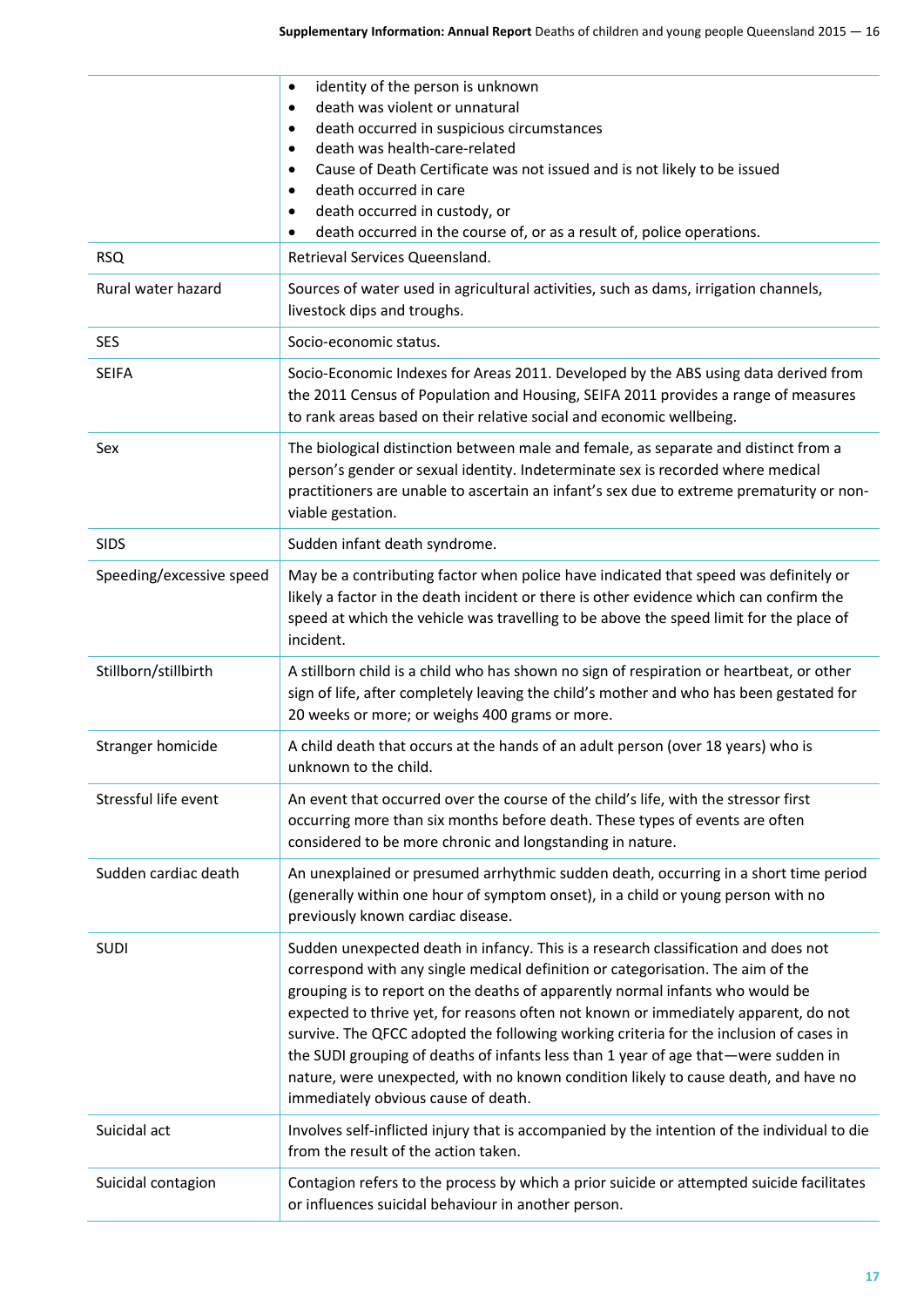| Suicidal ideation | The explicit communication of having thoughts of suicide.                                                                                                                                                                                                                                                                                                                                                                 |
|-------------------|---------------------------------------------------------------------------------------------------------------------------------------------------------------------------------------------------------------------------------------------------------------------------------------------------------------------------------------------------------------------------------------------------------------------------|
| Suicidal intent   | Suicidal intent may be communicated directly or implied to a significant person in a<br>child or young person's life such as a family member/carer, friend, health professional<br>or educator. Notification of suicidal intent may occur in person, be verbalised via<br>telephone, written or expressed using online technology (SMS text messaging, online<br>messenger and email, or through social media platforms). |
| Suicide           | Deaths resulting from a voluntary and deliberate act against oneself, where death is a<br>reasonably expected outcome of such act. This includes those cases where it can be<br>established that the person intended to die and those where intent is unclear, or the<br>person may not have the capacity of reason to intend death, such as children under 15<br>years or persons with a serious mental illness.         |
| Suicide attempt   | A suicidal act causing injury but not leading to death.                                                                                                                                                                                                                                                                                                                                                                   |
| Toxicology        | The analysis of drugs, alcohol and poisons in the body fluids at autopsy.                                                                                                                                                                                                                                                                                                                                                 |
| Transport deaths  | Death incidents involving a vehicle of some description. Vehicles include, but are not<br>limited to:<br>motor vehicles and motorcycles<br>٠<br>quad bikes, tractors and other rural plant<br>bicycles, skateboards, scooters and other small-wheel devices<br>watercraft and aircraft<br>horses and other animals used for transportation.                                                                               |
| <b>UNCRC</b>      | United Nations Convention on the Rights of the Child.                                                                                                                                                                                                                                                                                                                                                                     |
| <b>WHO</b>        | World Health Organization.                                                                                                                                                                                                                                                                                                                                                                                                |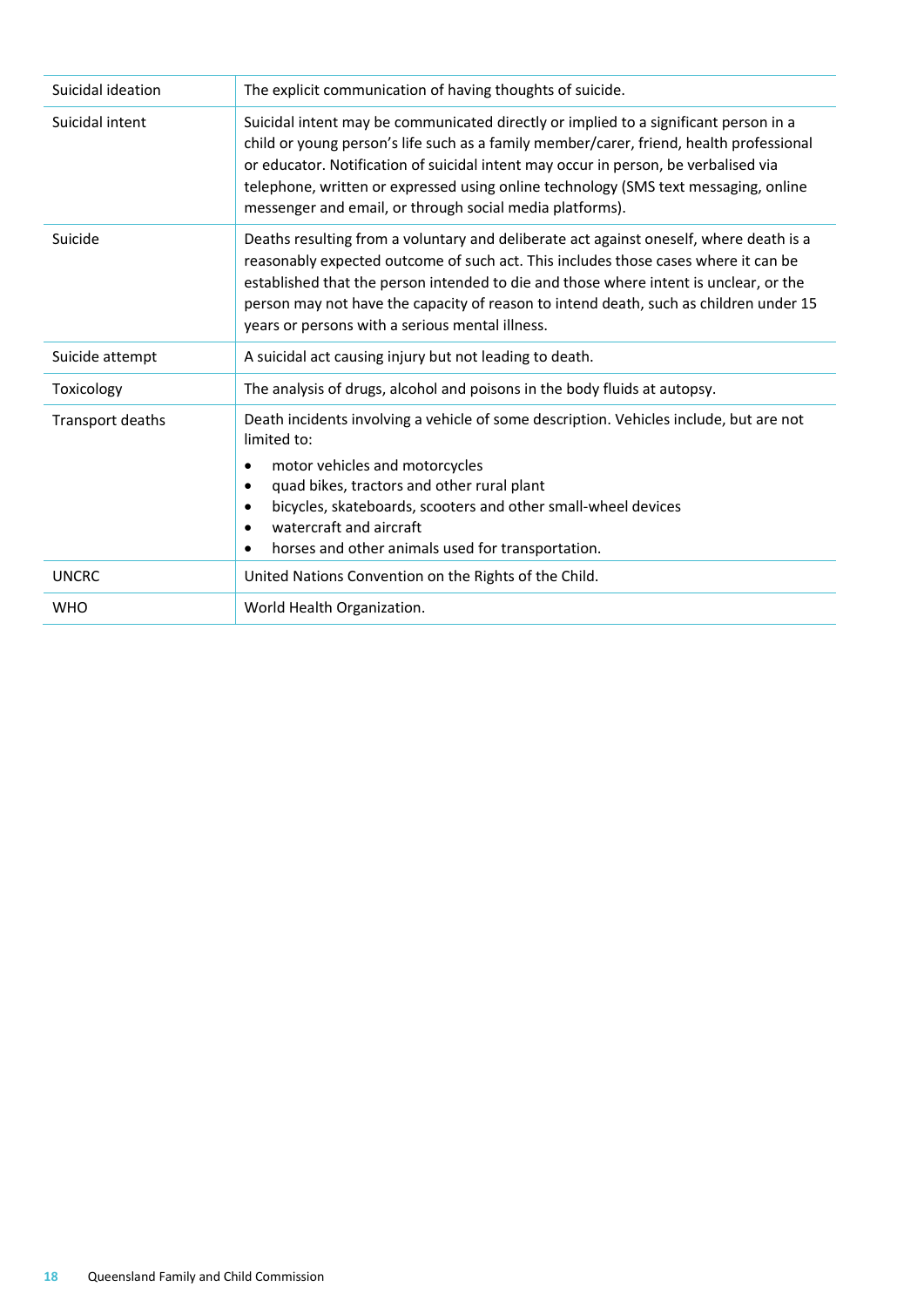## <span id="page-18-0"></span>1.3 Cause of death by ICD-10 mortality coding classification

Table 5 provides a summary of the ICD-10 categories for child deaths from diseases and morbid conditions, registered during 2015 — 16. Table 6 provides the ICD-10 categories for child deaths from external causes.

The numbers in Table 5 are equal to the numbers of deaths from diseases and morbid conditions presented in the Annual Report. Deaths are only categorised as such when an official cause of death has been assigned by Queensland Health or the Coroner, which provides the necessary information to determine the ICD-10 code.

The numbers in Table 6 will not necessarily equal the numbers of external-cause deaths presented in the Annual Report. In some cases, the general nature of the death can be identified (e.g. transport-related death), however there is insufficient information to determine the underlying cause of death. An ICD-10 code cannot be assigned for these cases until the Coroner has determined the official cause of death. As such, these cases have not been included in Table 6.

| <b>Cause of death</b>                                                                                               | <b>Under 1</b><br>year<br>$\mathbf n$ | $1 - 4$<br>years<br>$\mathbf n$ | $5 - 9$<br>years<br>$\mathbf n$ | $10 - 14$<br>years<br>$\mathbf n$ | $15 - 17$<br>years<br>$\mathbf n$ | <b>Total</b><br>$\mathbf n$ |
|---------------------------------------------------------------------------------------------------------------------|---------------------------------------|---------------------------------|---------------------------------|-----------------------------------|-----------------------------------|-----------------------------|
| <b>Explained diseases and morbid conditions total</b>                                                               | 207                                   | 17                              | 18                              | 22                                | 21                                | 285                         |
| Certain infectious and parasitic diseases<br>$(A00 - B99)$                                                          | $\overline{2}$                        | 0                               | $\overline{2}$                  | 1                                 | $\mathbf 0$                       | 5                           |
| Neoplasms (C00-D48)                                                                                                 | 3                                     | 6                               | 6                               | 10                                | 6                                 | 31                          |
| Diseases of the blood and blood-forming organs<br>and certain disorders involving the immune<br>mechanism (D50-D89) | 2                                     | 0                               | 0                               | 0                                 | $\Omega$                          | 2                           |
| Endocrine, nutritional and metabolic diseases<br>(E00-E90)                                                          | 1                                     | $\Omega$                        | 1                               | 1                                 | 5                                 | 8                           |
| Diseases of the nervous system (G00-G99)                                                                            | 3                                     | 2                               | $\mathbf{1}$                    | $\mathbf{1}$                      | 5                                 | 12                          |
| Diseases of the circulatory system (I00-I99)                                                                        | $\overline{4}$                        | 1                               | $\Omega$                        | $\mathbf{1}$                      | 3                                 | 9                           |
| Diseases of the respiratory system (J00-J99)                                                                        | 5                                     | 3                               | 3                               | 4                                 | $\mathbf{1}$                      | 16                          |
| Diseases of the digestive system (K00-K93)                                                                          | 0                                     | 0                               | 3                               | $\Omega$                          | $\mathbf 0$                       | 3                           |
| Certain conditions originating in the perinatal<br>period (P00-P96)                                                 | 118                                   | 2                               | $\Omega$                        | $\Omega$                          | $\Omega$                          | 120                         |
| Congenital malformations, deformations and<br>chromosomal abnormalities (Q00-Q99)                                   | 69                                    | 3                               | $\overline{2}$                  | 4                                 | $\mathbf{1}$                      | 79                          |
| <b>SIDS and undetermined causes (infants) total</b>                                                                 | 5                                     | $\bf{0}$                        | $\mathbf{0}$                    | $\overline{0}$                    | $\mathbf 0$                       | 5                           |
| Sudden infant death syndrome (R95)                                                                                  | $\overline{2}$                        | $\Omega$                        | $\Omega$                        | $\Omega$                          | $\Omega$                          | 2                           |
| Other ill-defined and unspecified causes of<br>mortality (R99)                                                      | 3                                     | $\mathbf 0$                     | $\Omega$                        | $\Omega$                          | $\Omega$                          | 3                           |
| <b>Undetermined &gt;1 year total</b>                                                                                | $\mathbf{0}$                          | $\overline{0}$                  | $\mathbf{0}$                    | $\mathbf{1}$                      | $\mathbf{0}$                      | $\mathbf{1}$                |
| Other ill-defined and unspecified causes of<br>mortality (R99)                                                      | $\Omega$                              | 0                               | $\Omega$                        | $\mathbf{1}$                      | $\Omega$                          | 1                           |
| <b>Total</b>                                                                                                        | 212                                   | 17                              | 18                              | 23                                | 21                                | 291                         |

#### **Table 5: Deaths from diseases and morbid conditions 2015 — 16**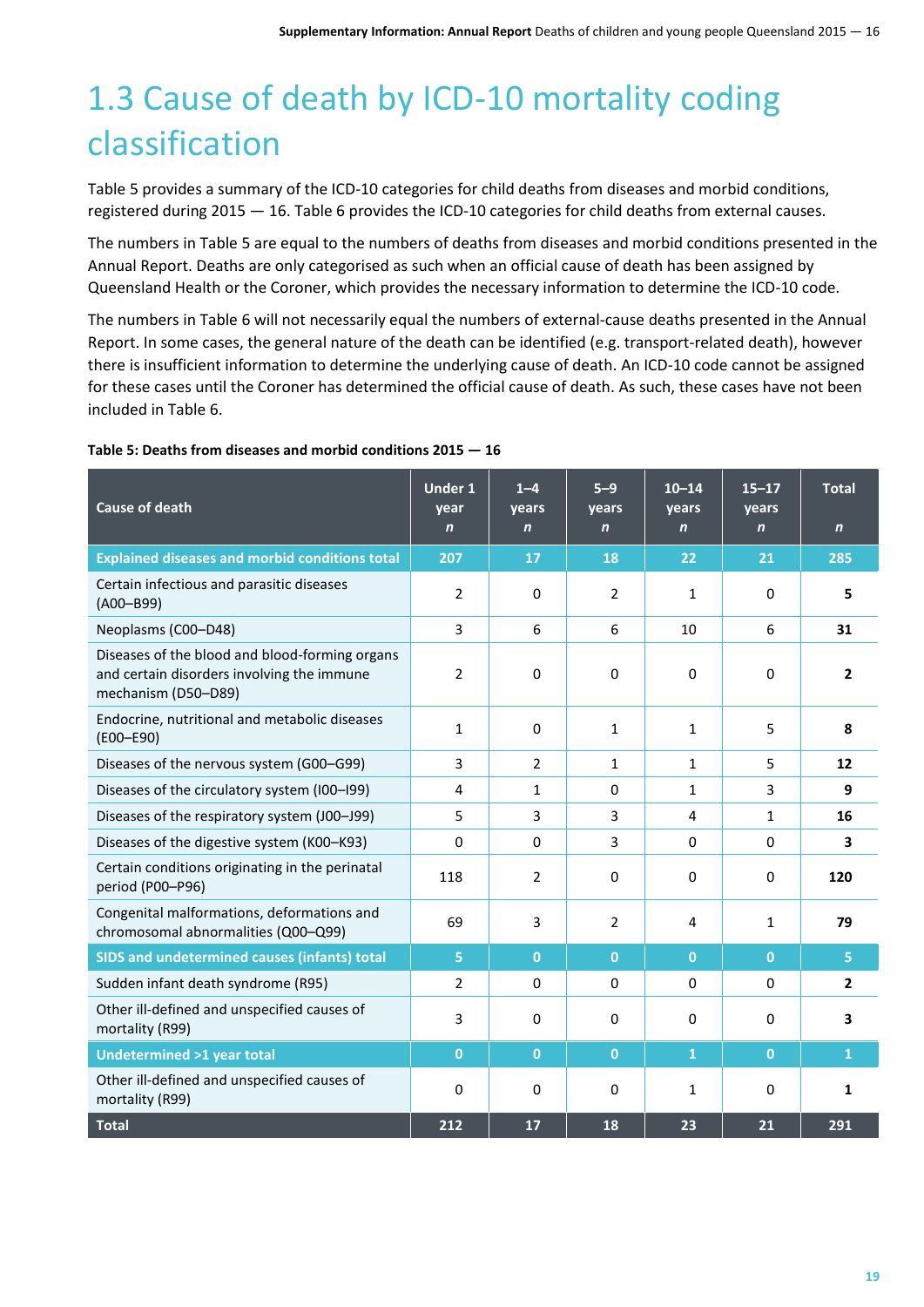#### **Table 6: Deaths from external causes 2015 — 16**

| <b>Cause of death</b>                                                          | <b>Under 1</b><br>year<br>$\mathbf n$ | $1 - 4$<br>years<br>$\mathbf n$ | $5 - 9$<br>years<br>$\mathbf n$ | $10 - 14$<br>years<br>$\mathbf n$ | $15 - 17$<br>years<br>$\mathbf n$ | <b>Total</b><br>$\mathbf n$ |
|--------------------------------------------------------------------------------|---------------------------------------|---------------------------------|---------------------------------|-----------------------------------|-----------------------------------|-----------------------------|
| <b>Suicide total</b>                                                           | $\mathbf{0}$                          | $\mathbf{0}$                    | $\mathbf{0}$                    | $\boldsymbol{4}$                  | 16                                | 20                          |
| Intentional self-harm (X60-X84)                                                | 0                                     | 0                               | $\mathbf 0$                     | 3                                 | 16                                | 19                          |
| Event of undetermined intent (Y10-Y34)                                         | 0                                     | $\mathbf 0$                     | $\mathbf 0$                     | 1                                 | $\mathbf 0$                       | 1                           |
| <b>Transport total</b>                                                         | $\mathbf{0}$                          | 5                               | $\overline{1}$                  | 3                                 | 9                                 | 16                          |
| Pedestrian injured in transport accident<br>$(V01-V09)$                        | 0                                     | 4                               | 0                               | $\mathbf 0$                       | $\mathbf 0$                       | 4                           |
| Motorcycle rider injured in transport accident<br>$(V20-V29)$                  | 0                                     | $\mathbf 0$                     | 0                               | $\mathbf{1}$                      | $\mathbf 0$                       | $\mathbf{1}$                |
| Car occupant injured in transport accident<br>$(V40 - V49)$                    | 0                                     | $\mathbf{1}$                    | 0                               | 0                                 | 6                                 | $\overline{7}$              |
| Occupant of pick-up truck or van injured in<br>transport accident (V50-V59)    | 0                                     | $\mathbf 0$                     | 0                               | $\mathbf 0$                       | 1                                 | 1                           |
| Occupant of heavy transport vehicle injured in<br>transport accident (V60-V69) | 0                                     | 0                               | $\mathbf 0$                     | $\mathbf{1}$                      | $\mathbf 0$                       | $\mathbf{1}$                |
| Other land transport accidents (V80-V89)                                       | 0                                     | $\mathbf 0$                     | $\mathbf 0$                     | $\mathbf{1}$                      | $\mathbf 0$                       | $\mathbf{1}$                |
| Exposure to inanimate mechanical forces<br>(W20-W49)                           | 0                                     | $\mathbf 0$                     | 0                               | 0                                 | 1                                 | 1                           |
| <b>Fatal assault and neglect total</b>                                         | $\mathbf{1}$                          | 1                               | $\overline{2}$                  | 3                                 | $\overline{2}$                    | 6                           |
| Assault (X85-Y09)                                                              | $\mathbf{1}$                          | $\mathbf{1}$                    | $\mathbf{1}$                    | $\mathbf{1}$                      | 2                                 | 6                           |
| Other non-intentional injury-related death<br>total                            | $\mathbf{1}$                          | 5                               | $\bf{0}$                        | $\mathbf{1}$                      | $\overline{2}$                    | $\overline{7}$              |
| Toxic effects of substances chiefly nonmedicinal<br>as to source (T51-T65)     | 0                                     | $\mathbf{1}$                    | 0                               | $\mathbf 0$                       | $\mathbf 0$                       | 1                           |
| Exposure to inanimate mechanical forces<br>$(W20-W49)$                         | 0                                     | $\overline{2}$                  | $\mathbf 0$                     | $\mathbf 0$                       | $\mathbf 0$                       | $\mathbf{2}$                |
| Other accidental threats to breathing<br>$(W75-W84)$                           | $\mathbf{1}$                          | 1                               | 0                               | 0                                 | 0                                 | $\mathbf{2}$                |
| Exposure to smoke, fire and flames (X00-X09)                                   | 0                                     | $\mathbf 0$                     | $\pmb{0}$                       | $\mathbf{1}$                      | 0                                 | 1                           |
| Accidental poisoning by and exposure to<br>noxious substances (X40-X49)        | $\pmb{0}$                             | 0                               | 0                               | $\pmb{0}$                         | $\mathbf{1}$                      | $\mathbf{1}$                |
| <b>Drowning total</b>                                                          | $\mathbf 0$                           | $\overline{5}$                  | $\mathbf{0}$                    | $\mathbf 1$                       | $\overline{2}$                    | 8                           |
| Accidental drowning and submersion<br>$(W65-W74)$                              | $\pmb{0}$                             | 5                               | 0                               | $1\,$                             | $\overline{2}$                    | 8                           |
| <b>Total</b>                                                                   | $\overline{2}$                        | 16                              | $\overline{\mathbf{3}}$         | $12\,$                            | 31                                | 64                          |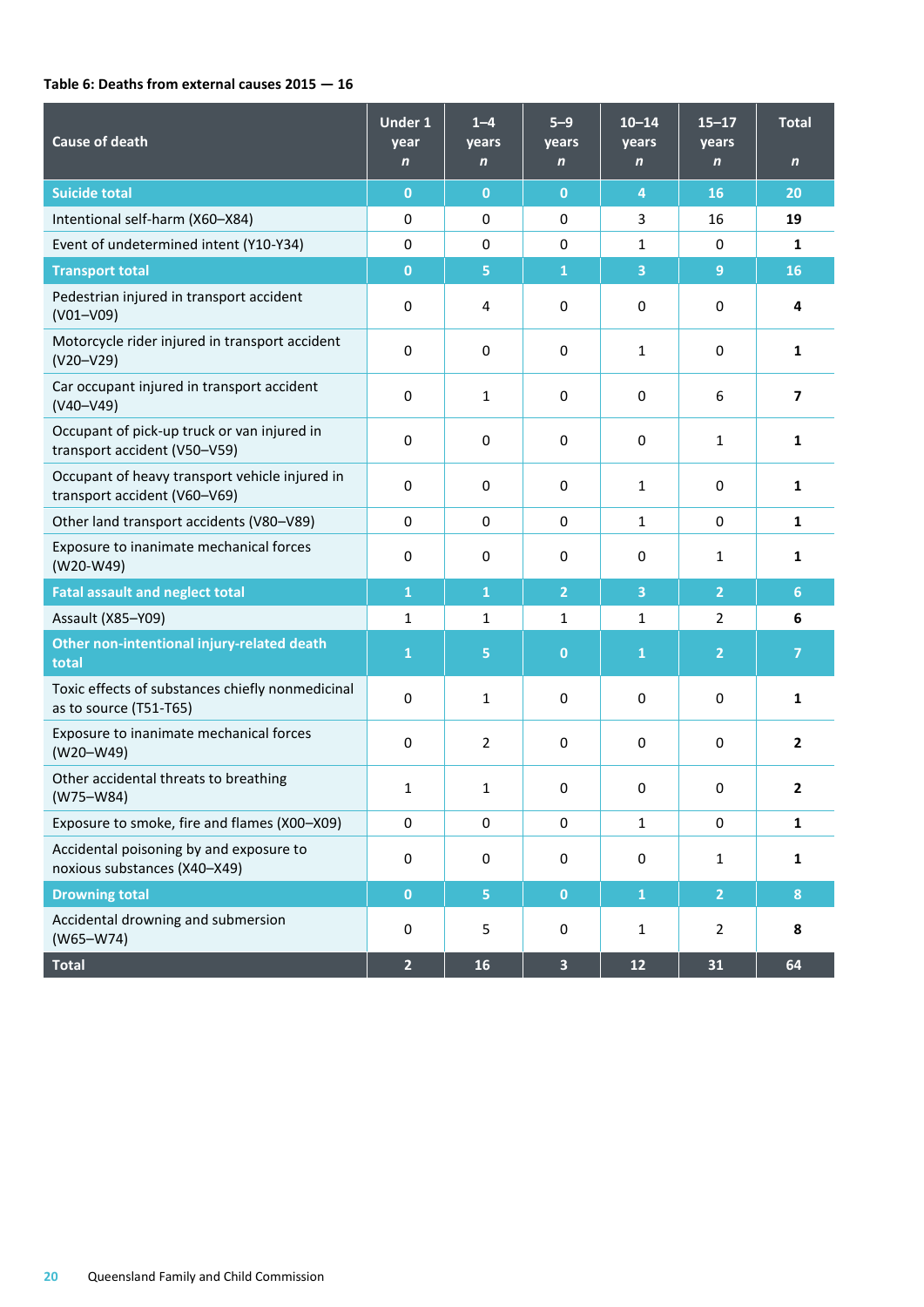## <span id="page-20-0"></span>2.1 Notifiable diseases

#### **Table 7: Schedule of Notifiable Conditions (Public Health Regulation 2005)**

| Acquired immunodeficiency syndrome (AIDS)                                                                     | Haemolytic uraemic syndrome (HUS)                          |
|---------------------------------------------------------------------------------------------------------------|------------------------------------------------------------|
| Acute flaccid paralysis                                                                                       | Haemophilus influenzae type b infection (invasive)         |
| Acute rheumatic fever                                                                                         | Hansen's disease (leprosy)                                 |
| Acute viral hepatitis                                                                                         | <b>Hepatitis A</b>                                         |
| Adverse event following immunisation                                                                          | Hepatitis B (acute)                                        |
| Anthrax                                                                                                       | Hepatitis B (chronic)                                      |
| Arbovirus (mosquito borne) infections                                                                         | Hepatitis B (not otherwise specified)                      |
| alphavirus infections including:                                                                              | <b>Hepatitis C</b>                                         |
| <b>Barmah Forest</b>                                                                                          | <b>Hepatitis D</b>                                         |
| getah<br><b>Ross River</b>                                                                                    |                                                            |
| sindbis                                                                                                       | <b>Hepatitis E</b>                                         |
| bunyavirus infections including:                                                                              | Hepatitis (other)                                          |
| gan gan                                                                                                       | Human immunodeficiency virus infection (HIV)               |
| mapputta                                                                                                      | Influenza                                                  |
| termeil                                                                                                       | Invasive group A streptococcal infection                   |
| trubanaman<br>flavivirus infections including:                                                                | Japanese encephalitis                                      |
| alfuy                                                                                                         | Lead exposure (notifiable) (blood level of                 |
| Edge Hill                                                                                                     | 10 μg/dL (0.48 μmol/L) or more)                            |
| kokobera                                                                                                      | Legionellosis                                              |
| kunjin                                                                                                        | Leptospirosis                                              |
| Stratford                                                                                                     | Listeriosis                                                |
| Other unspecified arbovirus infections                                                                        | Lyssavirus (Australian bat lyssavirus)                     |
| NB: dengue fever, yellow fever, Japanese encephalitis<br>and Murray Valley encephalitis are listed separately | Lyssavirus (Australian bat lyssavirus), potential exposure |
| Avian influenza                                                                                               | Lyssavirus (rabies)                                        |
| <b>Botulism</b>                                                                                               | Lyssavirus (unspecified)                                   |
| <b>Brucellosis</b>                                                                                            | Malaria                                                    |
| Campylobacteriosis                                                                                            | Measles                                                    |
| Chancroid                                                                                                     | Melioidosis                                                |
| Chikungunya                                                                                                   | Meningococcal infection (invasive)                         |
| Chlamydia trachomatis infection                                                                               | <b>Mumps</b>                                               |
| Cholera                                                                                                       | Murray Valley encephalitis                                 |
| Ciguatera intoxication                                                                                        | Non-tuberculous mycobacterial diseases                     |
| Cruetzfeldt-Jakob disease                                                                                     | Ornithosis (psittacosis)                                   |
| Cryptosporidiosis                                                                                             | Paratyphoid                                                |
| Dengue fever                                                                                                  | Pertussis                                                  |
| Diphtheria                                                                                                    | Plague                                                     |
| Donovanosis                                                                                                   | Pneumococcal disease (invasive)                            |
| Equine morbillivirus (Hendra virus)                                                                           | Poliomyelitis (wild type and vaccine associated)           |
| Food-borne or waterborne illness in 2 or more cases                                                           | Q fever                                                    |
| Food-borne or waterborne illness in food handler                                                              | Rotavirus                                                  |
| Gonococcal infection                                                                                          | Rubella (including congenital rubella)                     |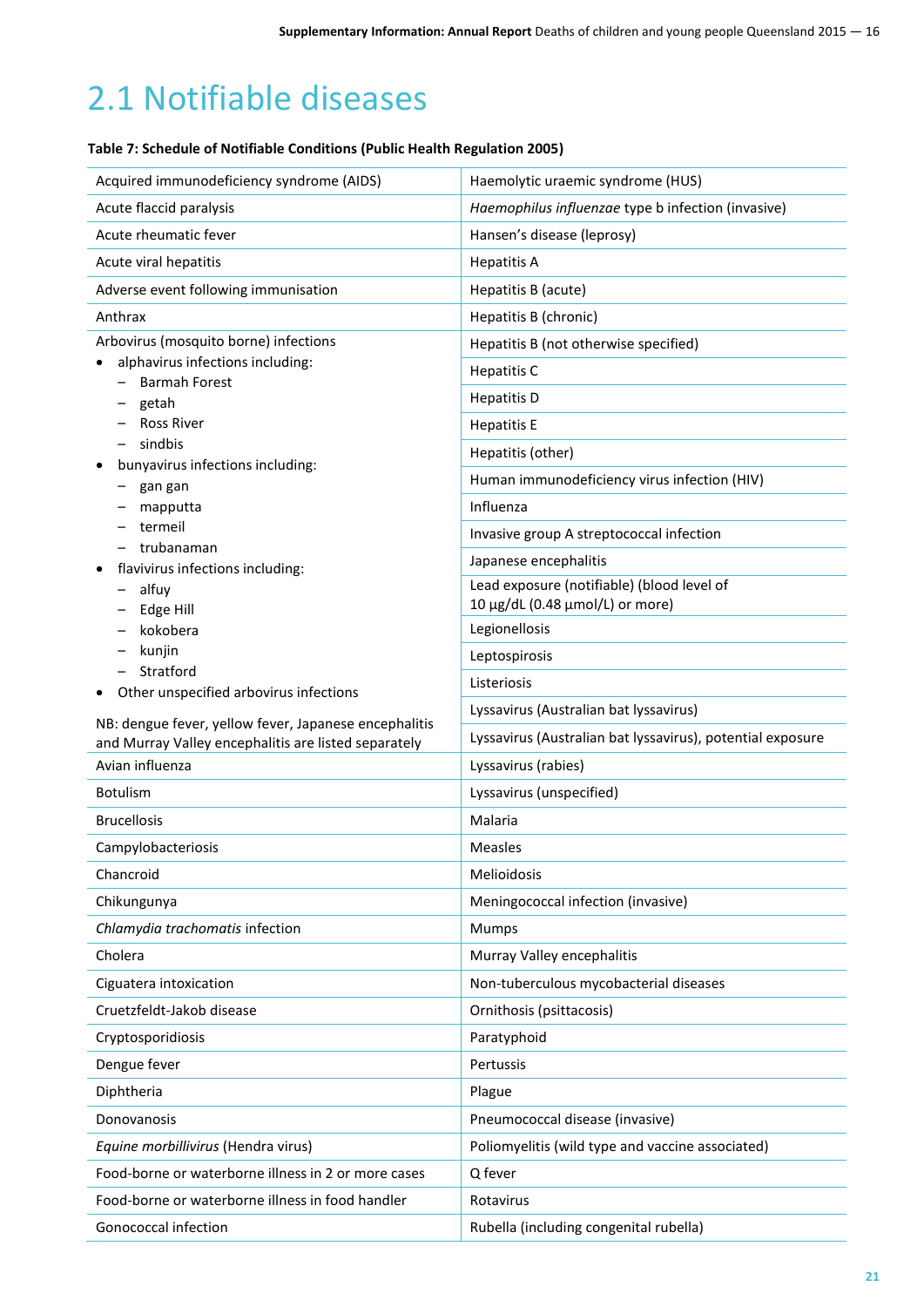| <b>Salmonellosis</b>                                                            | Tuberculosis                                                                         |
|---------------------------------------------------------------------------------|--------------------------------------------------------------------------------------|
| Severe acute respiratory syndrome (SARS)                                        | Tularaemia                                                                           |
| Shiga toxin and vero toxin producing Escherichia coli<br>infection (SLTEC/VTEC) | Typhoid                                                                              |
| <b>Shigellosis</b>                                                              | Varicella-zoster virus infection (chickenpox, shingles and<br>unspecified)           |
| Smallpox                                                                        | Viral haemorrhagic fevers (Crimean-Congo, Ebola, Lassa<br>fever and Marburg viruses) |
| Syphilis (including congenital syphilis)                                        | Yellow fever                                                                         |
| Tetanus                                                                         | Yersiniosis                                                                          |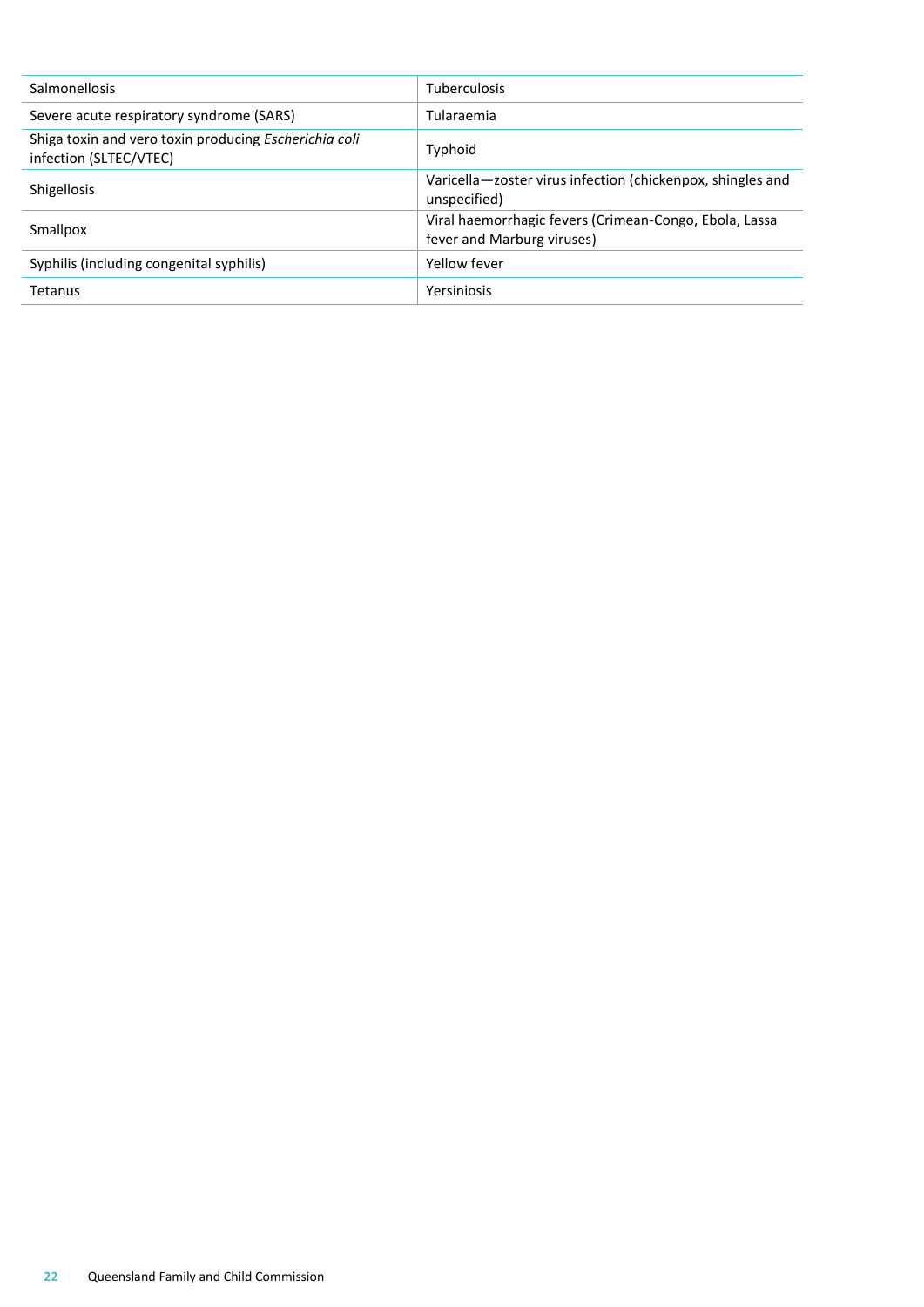## <span id="page-22-0"></span>5.1 Inclusions within the other non-intentional injury-related death category

Causes of death included in other non-intentional injury-related death category:

- falls
- exposure to inanimate mechanical forces, examples include:
	- struck by object
	- caught or crushed between objects
	- contact with machinery
	- foreign body entering through, eye, orifice or skin
	- exposure to animate mechanical forces, examples include:
		- struck by other person
		- struck or bitten by mammal
		- contact with marine animal
- threats to breathing, examples include:
	- non-intentional suffocation or strangulation
	- threat to breathing due to cave-in, falling earth and other substances
	- inhalation of gastric contents
- exposure to electrical current, radiation and extreme ambient air temperature/pressure
- exposure to smoke, fire and flames
- exposure to heat and hot substances
- contact with venomous animals and plants
- exposure to forces of nature, examples include:
	- lightning
	- exposure to sunlight
	- excessive natural cold
- accidental poisoning by noxious substances, examples include:
	- inhalation of volatile substances
	- non-intentional overdose
	- unintended consumption
- complications of medical and surgical care.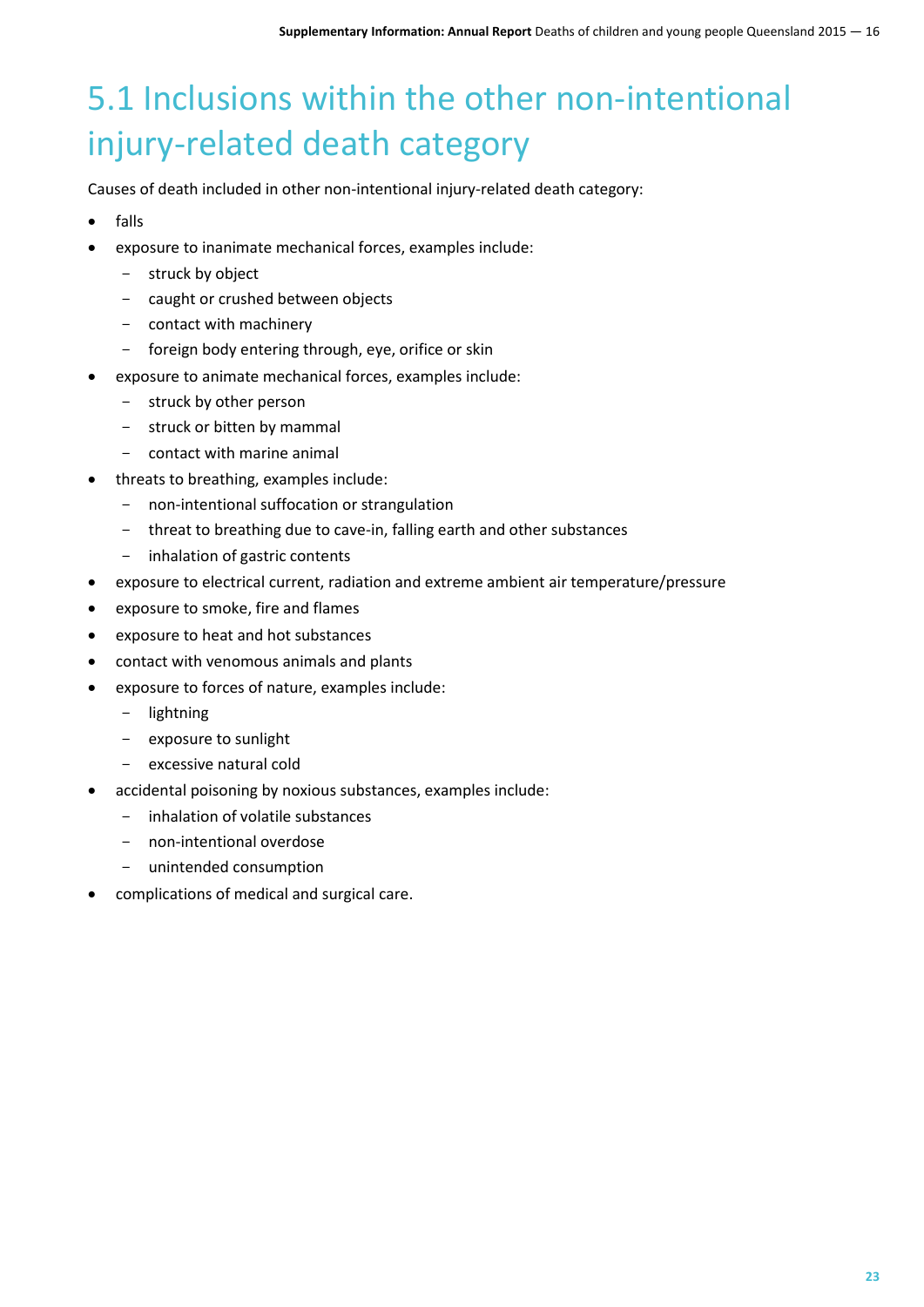## <span id="page-23-0"></span>6.1 Suicide classification model

The suicide classification model is used to classify all cases of suspected suicide into one of three levels of certainty.<sup>22</sup> In classifying these deaths, the QFCC considers a number of factors, including whether intent was stated previously, the presence of a suicide note, witnesses to the event, previous suicide attempts and any significant precipitating factors or life stressors.

Information used to classify suicide certainty is based on data available to the QFCC at the time of reporting. Information is gathered from numerous records, including the Police Report of Death to a Coroner (Form 1), autopsy and coronial findings, toxicology reports, child protection system records and, for finalised cases, police briefs of evidence to the coroner (which can include witness statements, supplementary Form 1s, additional police reports and suicide notes).

Levels of classification are as follows:

- **Confirmed:** The available information refers to at least one significant factor that constitutes a virtuallycertain level of suicide classification, or coronial investigations have found that the death was a suicide.
- **Probable:** The available information is not sufficient for a judgement of confirmed, but is more consistent with death by suicide than by any other means. Risk factors for suicide have been identified and/or the method and circumstances surrounding the death are such that intent may be inferred.
- **Possible/undetermined:** The police have indicated (on the Form 1) that the case is a suspected suicide or the QFCC identified the possibility of a suicide but, because of a lack of information on the circumstances of the death, there is a substantial possibility that the death may be the result of another cause, or is of undetermined intent.

 $\overline{a}$ 

<sup>&</sup>lt;sup>22</sup> The QFCC classification model is an amended version of the Australian Institute of Suicide Research and Prevention's (AISRAP) suicide classification flow chart.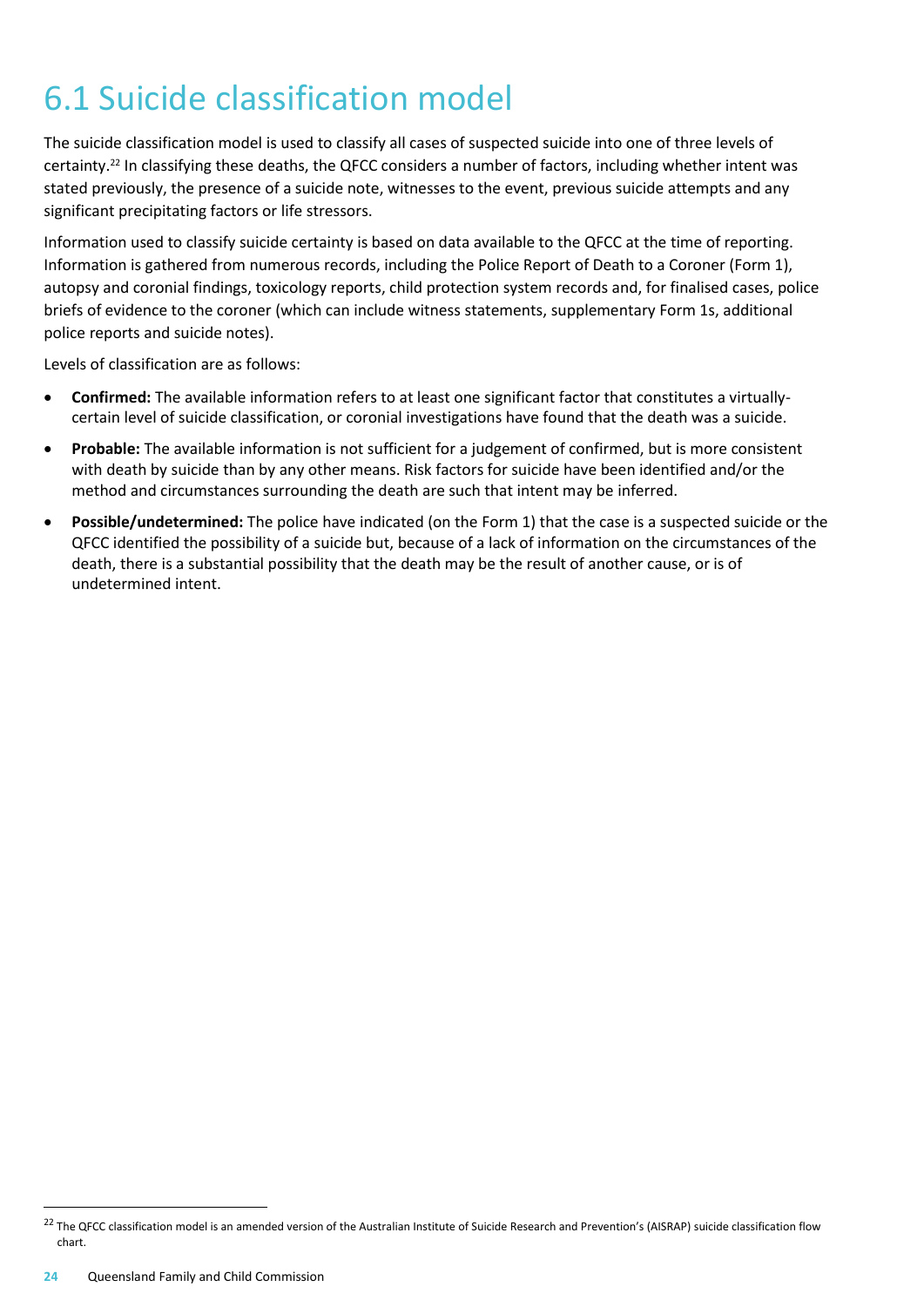**Figure 1. Suicide classification model**